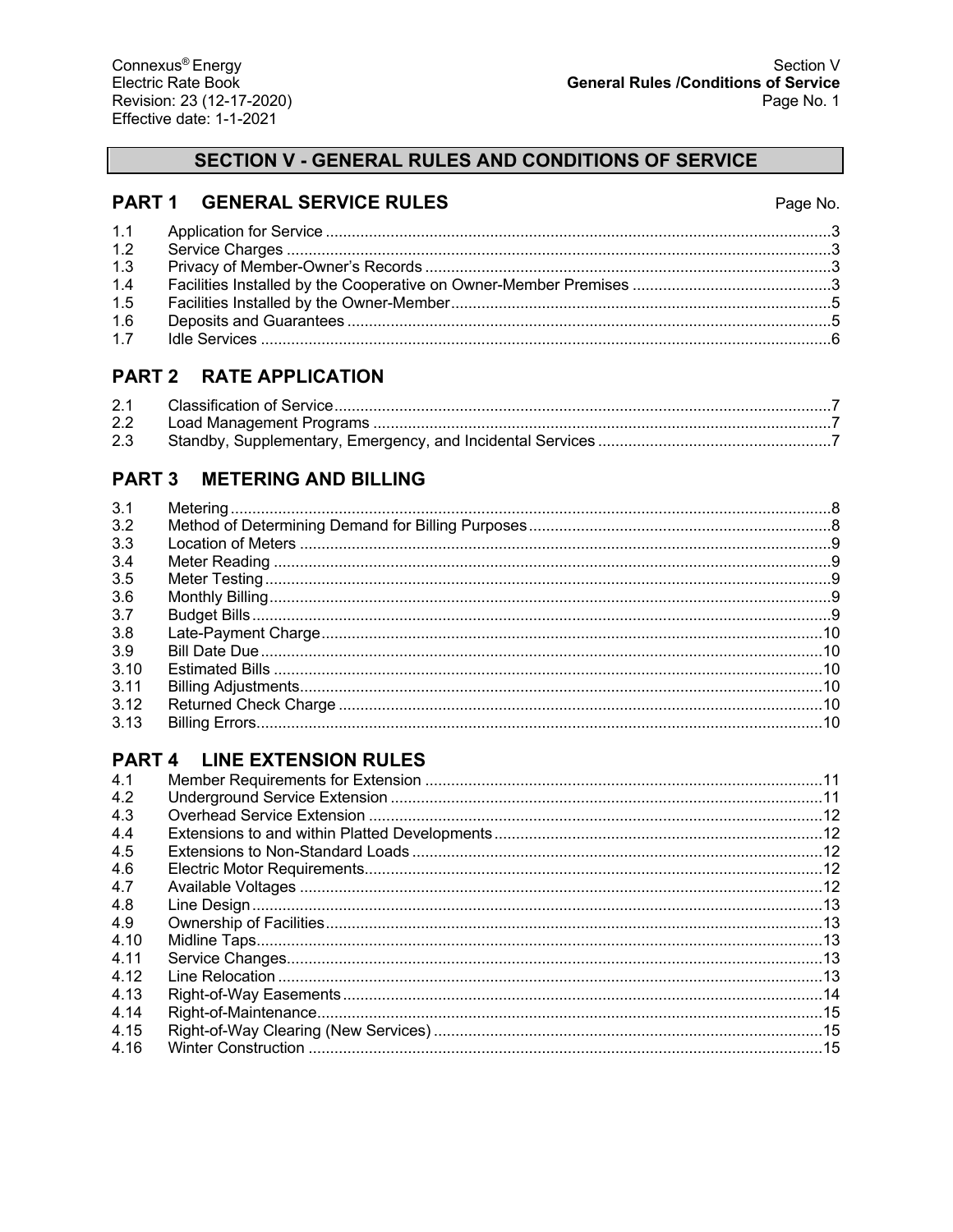# **PART 5 MEMBER-OWNED GENERATING FACILITIES**

| 5.2<br>5.3<br>Rules Implementing the Distributed Generation Section of Minnesota<br>5.4<br>5.4.1<br>5.4.2<br>5.4.3<br>5.4.4<br>5.4.5<br>5.4.6<br>5.4.7<br>5.4.8<br>5.4.9<br>5.4.10<br>5.4.11<br>5.4.12<br>5.4.13<br>5.4.14<br>5.4.15<br>5.4.16<br>5.4.17<br>5.4.18<br>5.4.19<br>5.4.20 | 5.1    |  |
|----------------------------------------------------------------------------------------------------------------------------------------------------------------------------------------------------------------------------------------------------------------------------------------|--------|--|
|                                                                                                                                                                                                                                                                                        |        |  |
|                                                                                                                                                                                                                                                                                        |        |  |
|                                                                                                                                                                                                                                                                                        |        |  |
|                                                                                                                                                                                                                                                                                        |        |  |
|                                                                                                                                                                                                                                                                                        |        |  |
|                                                                                                                                                                                                                                                                                        |        |  |
|                                                                                                                                                                                                                                                                                        |        |  |
|                                                                                                                                                                                                                                                                                        |        |  |
|                                                                                                                                                                                                                                                                                        |        |  |
|                                                                                                                                                                                                                                                                                        |        |  |
|                                                                                                                                                                                                                                                                                        |        |  |
|                                                                                                                                                                                                                                                                                        |        |  |
|                                                                                                                                                                                                                                                                                        |        |  |
|                                                                                                                                                                                                                                                                                        |        |  |
|                                                                                                                                                                                                                                                                                        |        |  |
|                                                                                                                                                                                                                                                                                        |        |  |
|                                                                                                                                                                                                                                                                                        |        |  |
|                                                                                                                                                                                                                                                                                        |        |  |
|                                                                                                                                                                                                                                                                                        |        |  |
|                                                                                                                                                                                                                                                                                        |        |  |
|                                                                                                                                                                                                                                                                                        |        |  |
|                                                                                                                                                                                                                                                                                        |        |  |
|                                                                                                                                                                                                                                                                                        |        |  |
|                                                                                                                                                                                                                                                                                        |        |  |
|                                                                                                                                                                                                                                                                                        | 5.4.21 |  |
|                                                                                                                                                                                                                                                                                        |        |  |

# PART 6 CURTAILMENT OR INTERRUPTION AND QUALITY OF SERVICE

| 6.2 |  |
|-----|--|
|     |  |
| 6.4 |  |
| 6.5 |  |

# PART 7 COOPERATIVE'S RIGHTS

| 7.1 |  |
|-----|--|
| 7.2 |  |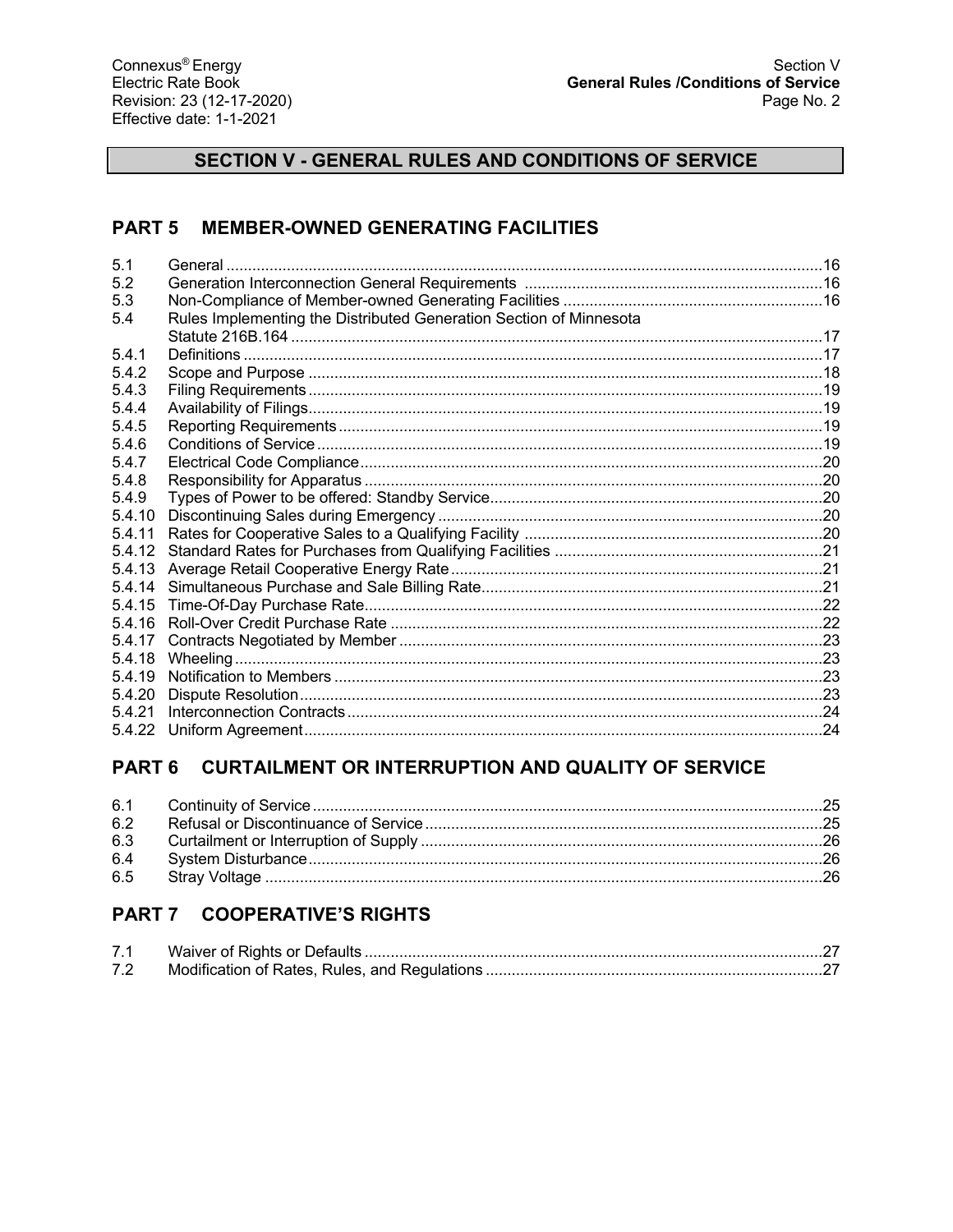# **PART 1- GENERAL SERVICE RULES**

**1.1 APPLICATION FOR SERVICE**. A party desiring electric service must make application to the Cooperative before commencing the use of the Cooperative's service. The Cooperative reserves the right to require a signed application or written contract for service to be furnished. All applications and contracts for service must be made in the legal name of the party desiring the service. The Cooperative may refuse or terminate service to any applicant for or user of service who fails or refuses to furnish information requested by the Cooperative for the establishment of a service account. Receipt and use of electric service in the absence of application or contract shall constitute the user a member of the Cooperative subject to its rates, rules, and regulations, and said user shall be responsible for payment of all service used.

Subject to its rates, rules, and regulations, the Cooperative will continue to supply electric service until notified by member to discontinue such service. The member will be responsible for payment of all service furnished to the date of such discontinuance.

## **1.2 SERVICE CHARGES.**

See Section IV - Schedule of Charges

**1.3 PRIVACY OF MEMBER-OWNER'S RECORDS**. The Cooperative employees, directors, auditors, and others having authorized access to the Cooperative records pertaining to members and their accounts shall not give out or discuss such information except as is necessary in the conduct of Cooperative business. Members shall have access to their own files whenever requested.

Employees are authorized by these rules and regulations to give information as follows:

A. To financial assistance agencies on individual member accounts when accounts are under consideration for financial assistance.

B. Name and address information to authorized law enforcement, fire protection, public safety, mail, and electrical wiring services.

C. Credit history on individual members may be exchanged with other companies when requested on their official letterhead.

D. Any information requested by court subpoena.

**1.4 FACILITIES INSTALLED BY THE COOPERATIVE ON OWNER-MEMBER PREMISES**. The Cooperative will normally install, own, operate, and maintain the meter and all distribution facilities on the supply side of the meter. If building modifications hinder access to metering facilities, create a hazardous condition, or cause a violation of any applicable codes, the member will be responsible for all costs incurred by the Cooperative to correct these conditions.

A. Access to Premises. The member shall provide at no expense to the Cooperative suitable space with provisions for installation and maintenance of the Cooperative's facilities on the member's premises. Authorized agents of the Cooperative shall have access to the premises at all reasonable times for the construction, operation, and maintenance of its utility facilities, tree clearing and vegetation control, and the removal or measurement of the member's load. Access shall also be provided to the premises at all reasonable times to enable the Cooperative to maintain its utility facilities located on adjacent property which is accessible from the premises. Authorized employees and agents shall carry identification furnished by the Cooperative and shall display it upon request. Failure to provide access for any of the above reasons may result in termination of service.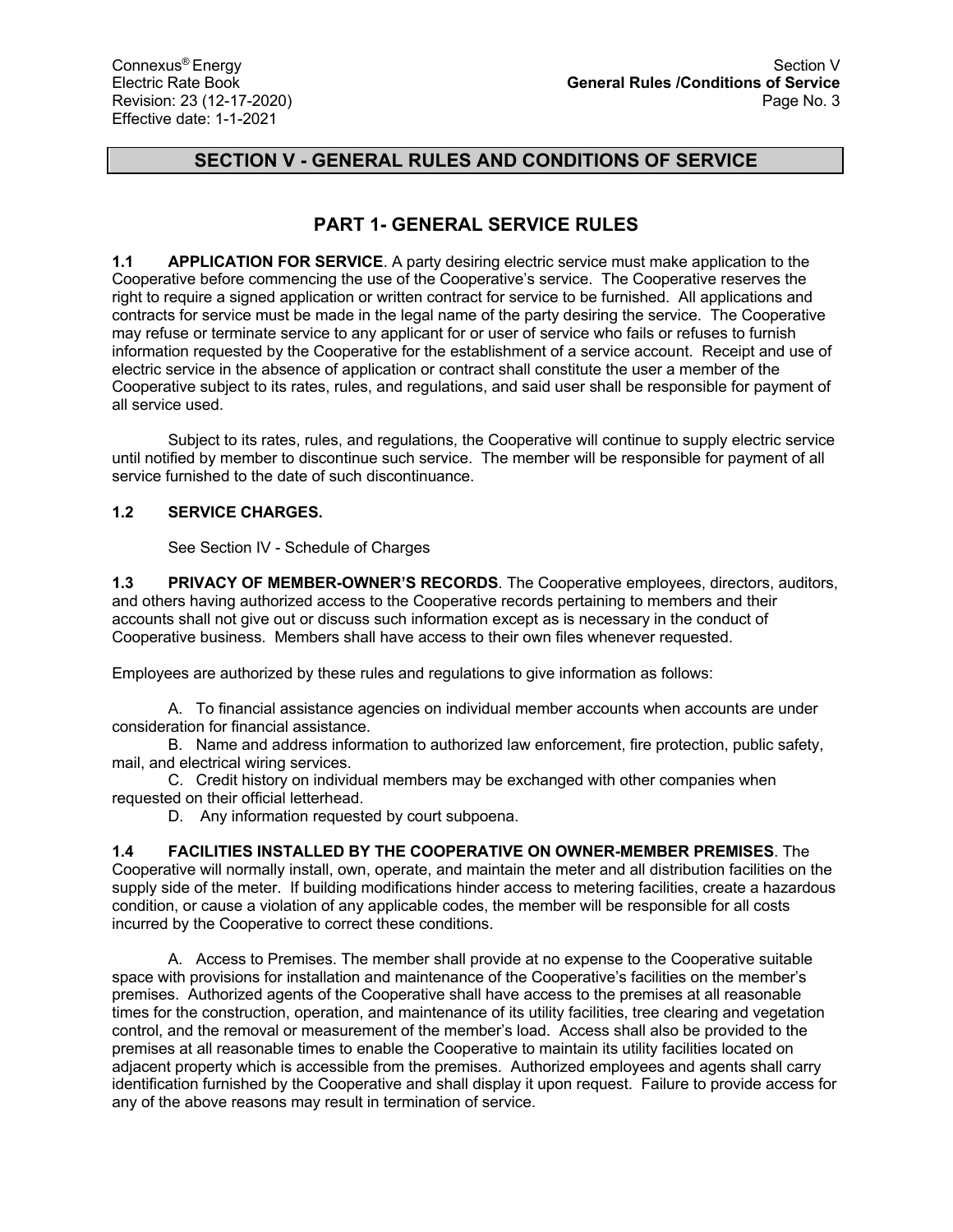B Use of the Cooperative Facilities. The Cooperative will not permit the use of its poles or other facilities by others for installations or attachments of any kind without written authorization or agreement from the Cooperative. This includes, but is not limited to electrical or communication equipment, lights, signs and fences. The Cooperative assumes no liability for property owned by others attached to its facilities. Unauthorized attachments to the Cooperative facilities may be removed without notice by the Cooperative.

C. Protection. The member shall use reasonable diligence to protect the Cooperative's facilities located on the member's premises, and to prevent tampering or interference's with such facilities. The Cooperative may discontinue service in cases where the meter and/or wiring on the member's premises has been tampered with or energy is unmetered. In cases of such unauthorized use of service, the Cooperative will continue service only after the member has agreed to pay for the unmetered energy used, pay all costs of discovery and investigation, and make provisions and pay charges for metering changes as may be required by the Cooperative. Failure to enter into and comply with such an agreement shall be cause to discontinue service.

Any inspection of a member's wiring and equipment by the Cooperative is for the purpose of avoiding unnecessary interruptions of service to its members or damage to its property and for no other purpose, and will not be construed to impose any liability upon the Cooperative to a member or any other person by reason thereof.

The Cooperative may, however, at any time require a member to make such changes in his/her electrical or non-electrical property to use thereof as may be necessary to eliminate any hazardous condition or any adverse effect which the operation of the member's property or equipment may have on said member, other members of the Cooperative, the public or Cooperative employees, equipment or service. In lieu of changes by the member, the Cooperative may require reimbursement from the member for the cost incurred by the Cooperative in alleviating an adverse effect on Cooperative facilities caused by the member's property.

The transformers, service conductors, meters and appurtenances used in furnishing electric service to a member have a definite capacity. Therefore, no material increase in load or equipment will be made without first making arrangements with the Cooperative for the additional electric supply.

D. Energy Diversion. When Cooperative personnel are on the member premises, electrical meters, sockets, seals and services shall be checked for evidence of damage or tampering. Color coded and numbered meter seals shall be used. If current theft is deliberate and the evidence of theft is strong and irrefutable that a conviction under Minnesota statues dealing with such matters is thought possible, then the Cooperative may press for civil and/or criminal action as well as the recovery of lost revenue.

E. Ownership Rights. No ownership rights in any facilities provided by the Cooperative shall pass to any person as a result of any contribution or deposit made under these rules. No deposits or contributions made by members shall be refundable unless expressly so provided in these rules. Restoration of service will be made upon receipts of reasonable assurance of the member's compliance with the Cooperative's approved rules and regulations.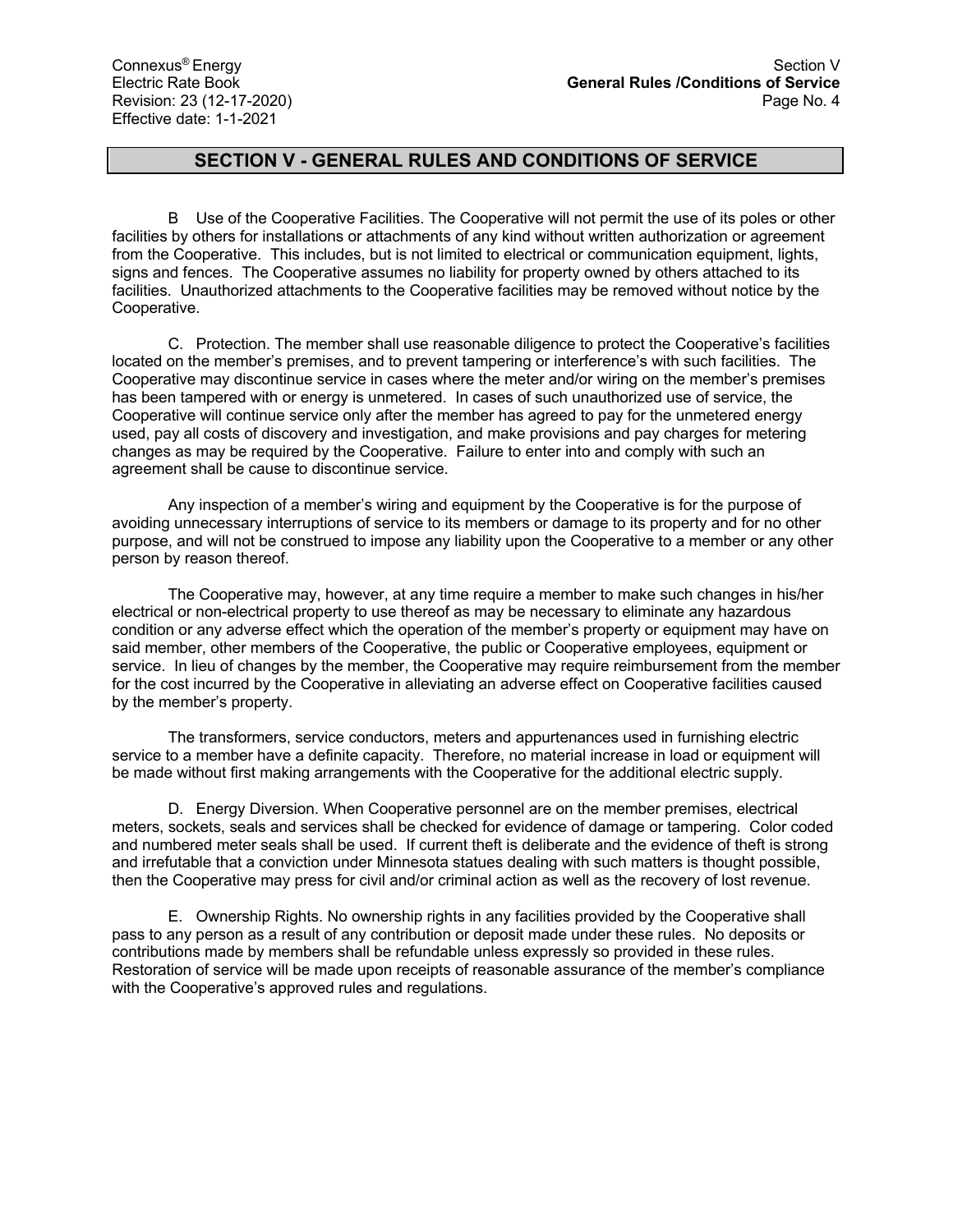F. Buried Private Facilities. Before work is scheduled to begin, member is responsible for providing the Cooperative with a survey, map, or overhead photo clearly depicting the location of buried private facilities (such as well, septic, drain tiles, irrigation systems, underground fencing, tanks, consumer-owned electric or gas lines, etc.) located on the member's property. Additionally, it is the responsibility of the member to place legible stakes, flags, or other durable markers that clearly define the location of the privately-owned underground facilities. The Cooperative shall not be held liable for damages to such facilities.

**1.5 FACILITIES INSTALLED BY THE OWNER-MEMBER**. The Cooperative shall encourage members to follow safe and adequate wiring practices. The Cooperative will make every effort to carry out its responsibilities pertaining to the inspection and connection of member wiring as established by Minnesota law, local ordinances, and applicable codes. Prior to connecting or re-connecting electrical service, Cooperative shall require the member to submit proof that his/her facilities have passed wiring inspection (approved Inspection Card signed by either the Minnesota State Electrical Inspector or a licensed master electrician). This requirement may be temporarily postponed for a short period of time in the case of an unplanned power outage or emergency at the sole discretion of the Cooperative.

Applicants for service shall be furnished information on wiring inspection requirements, wiring regulations, meter sockets, meter location, and temporary service installation. The member shall be responsible for the adequate performance of their own facilities. It is the member's responsibility to contact the Cooperative to determine the characteristics of the service available before purchasing equipment or installing wiring. The Cooperative disclaims any responsibility to inspect the member's wiring, equipment or any subsequent wiring changes or modifications, and shall not be held liable for any injury or damage resulting from the condition thereof. The Cooperative reserves the right to make reasonable service charges for work performed by Cooperative personnel resulting from malfunction of the member's facilities.

Point of Attachment. The Cooperative will install service connections from its distribution lines to a suitable point of attachment provided by the member. The electrical service meter socket must be placed on the outside of the structure and installed at the closest corner of the structure to the Cooperative's source of power for that land parcel. There may be extra charges to the member if the service attachment is beyond closest corner.

### **1.6 DEPOSIT AND GUARANTEES**.

A. General. The Cooperative will require a deposit when a member, residential or commercial, demonstrates an unsatisfactory credit history with the Cooperative.

B. Commercial New Service. The Cooperative will require a deposit for any commercial or business applicant requesting service if the applicant has an unsatisfactory credit history or service due to (a) an outstanding prior account with the Cooperative; or (b) a previous disconnection for any permissible reason; (c) the credit history for the applicant demonstrated that payment cannot be assured.

C. Commercial Existing Service. The Cooperative will require a deposit for any commercial or business member if the member receives a disconnection notice or is disconnected.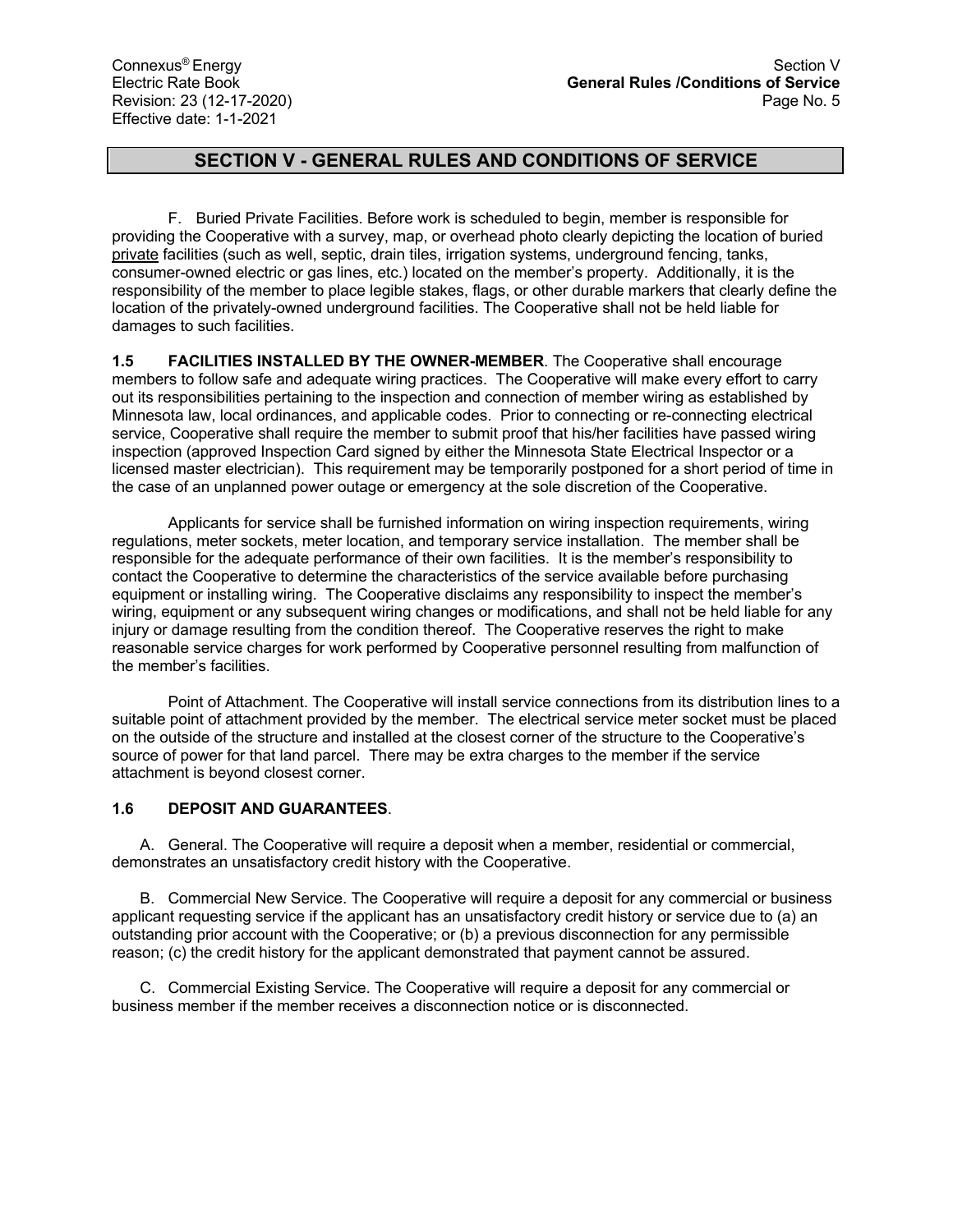D. Residential New Service. The Cooperative will require a deposit for residential new services if the applicant has an unsatisfactory credit history or service due to (a) an outstanding prior account with the Cooperative at the time of request; or (b) a previous disconnection for any permissible reason; (c) the credit history for the applicant demonstrated that payment cannot be assured. In determining credit history, the provisions of Minnesota Rules 7820.4700 will apply and the Cooperative will only use credit reports reflecting the purchase of utility services unless the applicant consents in writing to the use of additional credit reports. Any credit history used shall be mailed to the applicant. A refusal to permit use of a credit rating or credit services other than that of a utility will not affect the determination of the Cooperative as to the applicant's credit history.

E. Residential Existing Service. The Cooperative will require a deposit for any existing residential service if the member has an unsatisfactory credit history or service due to (a) bankruptcy; (b) disconnection or limiting; (c) energy theft or tampering.

F. Deposit Amount. The amount of the deposit shall not exceed an average two months' gross bill or existing two months' bill, as determined by the Cooperative.

G. Interest on Deposits. The Cooperative will pay interest on member deposits. The rate of interest will be set annually and will be equal to the weekly average yield of one-year United States Treasury securities adjusted for constant maturity for the last full week in November as calculated by the Commissioner of Commerce. The interest rate will be rounded to the nearest tenth of one percent.

H. Refund of Deposit. The Cooperative will refund by direct payment or as a credit on the member's bill, a member's deposit after 12 consecutive months of no late payments. Upon notice by a member to discontinue service, the member's deposit less any amounts due by the member to the Cooperative for electric service, will be returned to that member within 45 days of the date of discontinuance of service.

I. Disconnection. The service of any member who fails to comply with these requirements may be disconnected upon notice as prescribed in Minnesota Rule part 7820.2400 and in this section. In case of discontinuance of service for nonpayment, the Cooperative will not restore service until all arrears are paid in full and a cash deposit as required above is made, or until other satisfactory arrangement is made. Cooperative

**1.7 IDLE SERVICES**. When a building is vacated and the owner or occupant requests that service be disconnected, the service will be de-energized but left in place in anticipation that a new occupant will want service restored. However, if the service remains idle for a period of 12 months, the Cooperative will make reasonable attempts to contact the owner to notify them of the following options:

A If there are plans to use the building in the future, and it is desired that the electric service facilities continue to remain in place, it will be necessary for the owner to pay a monthly minimum bill.

B. If the owner elects to not pay the minimum bill, the Cooperative reserves the right to remove all or a portion of the facilities serving that location. In this event, should that owner desire service to be restored to that location at some future date, all non-recoverable costs related to such construction and restoration of service shall be paid by that owner.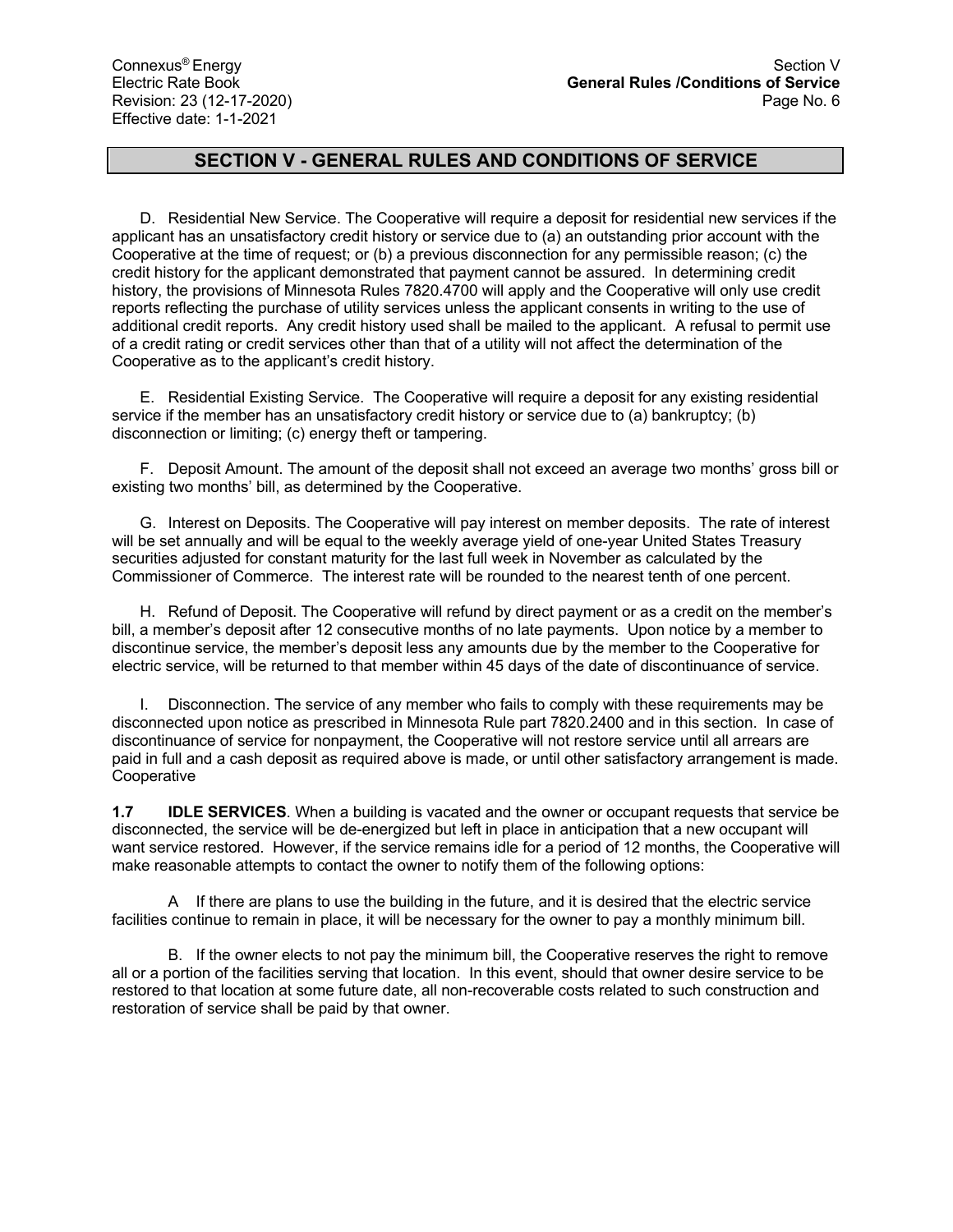# **PART 2 - RATE APPLICATION**

**2.1 CLASSIFICATION OF SERVICE**. The availability of a rate classification to a member is based on the member meeting the qualifications of the availability clause and other terms of the rate schedule. In some cases, the member may be eligible to take service under more than one classification. Upon request, the Cooperative will assist the member in the selection of the rate which will result in the lowest cost of service based on information provided to the Cooperative, however, the responsibility for the selection of the rate lies with the member. If a change is made in the rate classification, no refund will be made of the difference between charges under the two different rates. The Cooperative may not be required to change a rate schedule for any member after a change more often than once in twelve (12) months. The Cooperative will not be required to make any change in a fixed term contract except as provided therein.

**2.2 LOAD MANAGEMENT PROGRAMS**. The typical application for load management programs is to have one meter for each applicable load management program or rate. There may be some instances where the service location has multiple load management programs on one meter. In this situation, the service location will be placed on the higher applicable load management rate.

**2.3 STANDBY, SUPPLEMENTARY, EMERGENCY, AND INCIDENTAL SERVICES**. Unless otherwise specifically provided, the Cooperative's rate schedules require that the member will take his/her entire electrical requirements from the Cooperative. The Cooperative's service is not available for standby, supplementary, emergency, or incidental service with respect to any other source of power except when contracted for under a rate schedule providing for these services.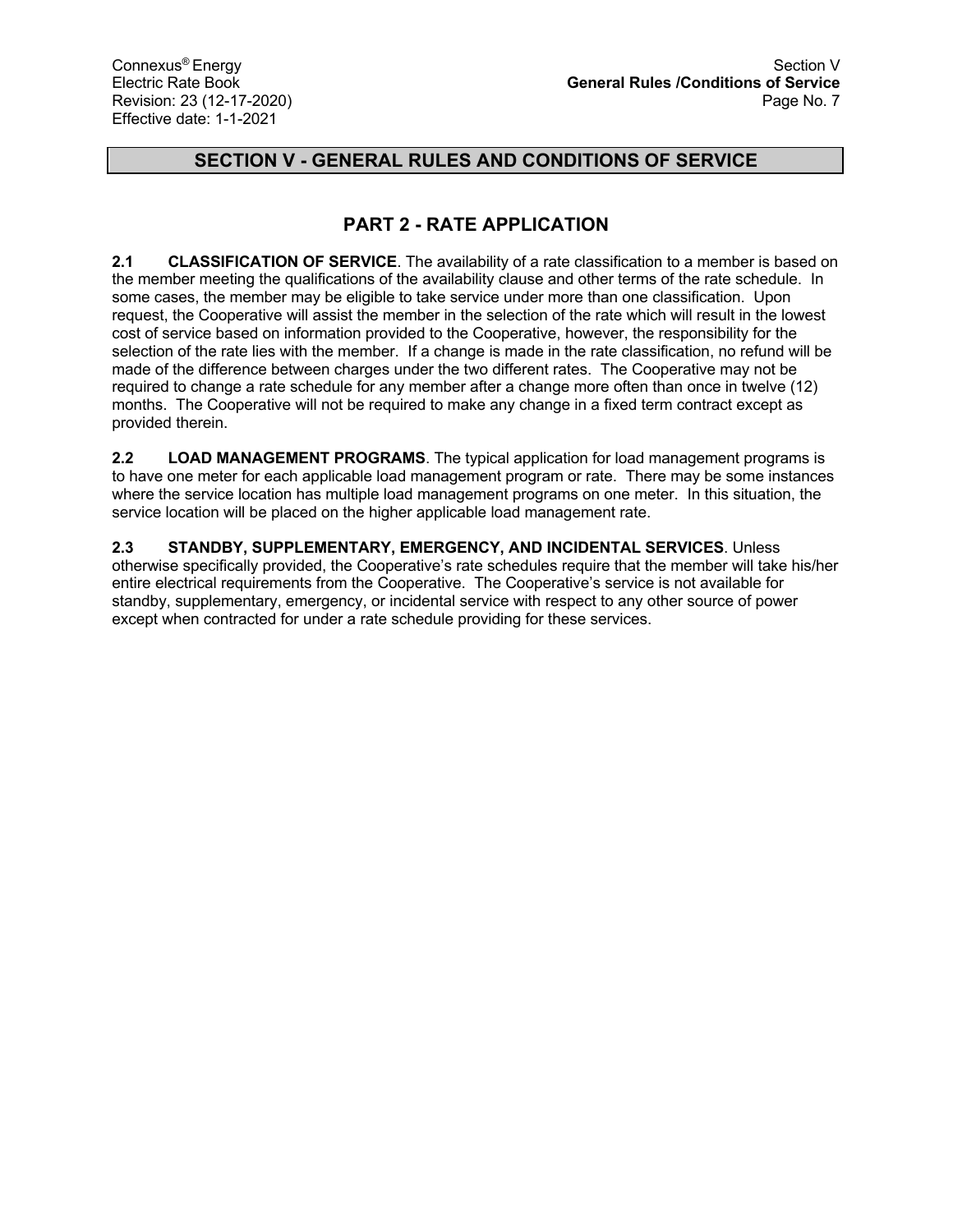# **PART 3 - METERING AND BILLING**

**3.1 METERING**. All electric energy used by members shall be metered to determine the kilowatt hour usage for each billing period. Under certain circumstances, a fixed average usage may be billed without metering, to certain installations such as streetlights, security lights and cable TV boosters, where the usage can be calculated with a reasonable amount of accuracy.

The metering of electrical demand shall be limited to those installations where it is necessary to bill the demand separate from the energy in accordance with current rate schedules.

The Cooperative is in the business of providing retail electricity to the ultimate member. Each separate family unit, business establishment, tenant, and institution shall be metered separately by the Cooperative, however, master metering will be allowed at:

- Individual commercial buildings if requested by the building owner when the electric service is initially installed.
- Apartment buildings if requested by the building owner when the electric service in initially installed.
- Buildings intended for occupancy primarily by persons who are 62 years of age or older or disabled, supportive housing, or buildings that contain a majority of units not equipped with complete kitchen facilities if requested by the building owner when the electric service is initially installed.

Meters will be furnished without charge to members, but they shall remain the property of the Cooperative. Cost options or additions to the meter system may be passed on to the member. The Cooperative will maintain one set of metering equipment for each account and rate schedule under which service is supplied. The location, number of meters and appurtenances, and specifics of installation will depend on the service arrangements and requirements of the rate schedules.

Broken meter seals: All meters and load management equipment owned and installed by the Cooperative shall be sealed with Cooperative meter seals and such meter seals shall not be broken without first obtaining permission from the Cooperative. Only employees of the Cooperative or licensed contractors with the express consent of the Cooperative shall cut a Cooperative meter seal.

Permission to remove a meter seal will only be granted by contacting and gaining approval from the Cooperative. Unauthorized meter seals cut or tampering by any party, including a licensed contractor, will result in the member being charged an unauthorized meter entry fee as listed on the Schedule of Charges.

**3.2 METHOD OF DETERMINING DEMAND FOR BILLING PURPOSES**. The maximum demand in kW is defined as the greatest 15-minute average. The maximum demand in a billing period is determined by comparing the demand values for the most recently completed interval to the respective readings presently stored in Peak Demand Register in the meter's memory. These demand values are calculated arithmetically by a Rolling Demand Method and shall be used for billing and its respective rate. The rolling demand is always 15 minutes with 3 sub-intervals that are each 5 minutes. The peak value for that peak sub-interval is added to the other two previous sub-intervals and is averaged by dividing this sum by 3 sub-intervals.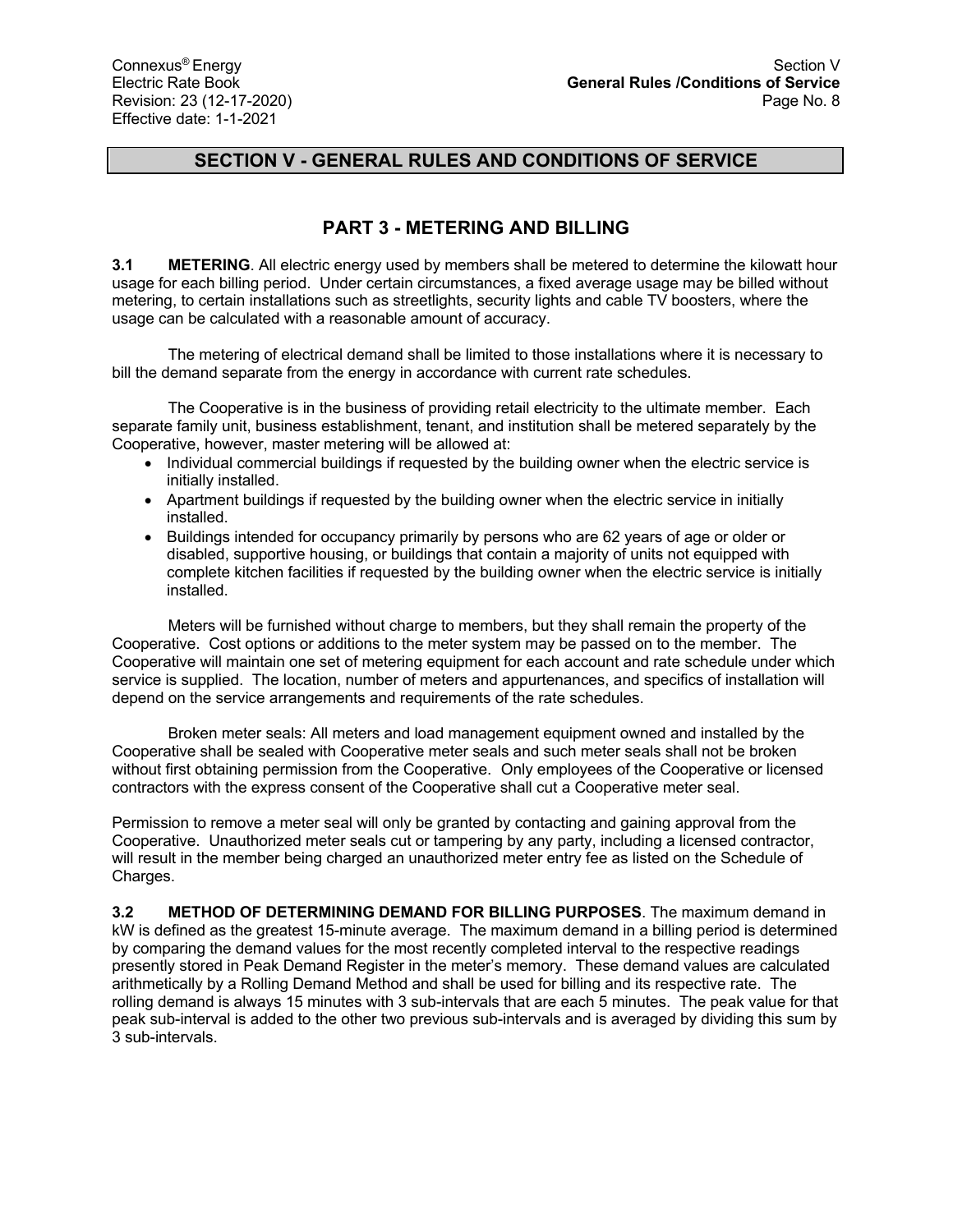**3.3 LOCATION OF METERS**. All meters must be located outside unless it is mutually agreed in writing by the member and the Cooperative to have it inside.

#### **3.4 METER READING**.

A. Residential and Single-Phase. The Cooperative will bill based on the meter reading obtained by the Cooperative. If the member elects to have a meter that is inaccessible, the member will incur an additional, recurring inaccessible meter charge. (See Section IV, Schedule of Charges)

B. Commercial. The Cooperative will read all three-phase and/or single-phase demand meters.

#### **3.5 METER TESTING**.

A. Routine Tests. The Cooperative will endeavor to maintain the accuracy of its meter equipment through periodic testing and adjustment. Residential meters may be tested on a 15-year cycle, or at any time there is reason to believe that a meter is not accurately registering the energy used. Commercial meters may be tested on a three-year cycle or at any time there is reason to believe that a meter is not accurately registering the energy used.

B. Complaint Tests. Tests of individual meters will be made upon request by the member and upon payment of the applicable meter test fee. See Section IV - Schedule of Charges. However, such tests should be discouraged if based on a single month's reading. When a complaint test is conducted and the meter is found to be within plus or minus 2% accuracy, the meter test fee will be kept and no adjustment will be made in the member's bills. If the meter is found to be in error by more than 2%, either high or low, the bills for the preceding six months shall be adjusted by the percentage of error and the meter test fee shall be refunded to the member.

**3.6 MONTHLY BILLING**. Bills will normally be rendered monthly. Payments may be paid by mail, electronically, or at the office of the Cooperative during regular business hours. A "month" as used for billing purposes, does not mean a calendar month, but means the interval between two consecutive periodic meter-reading dates which are, as nearly as practicable, at thirty-day intervals. The monthly basic charge will be prorated when either new members or departing members receive service for less than one month. If a member receives and uses service for a period of less than one month, for billing purposes, all metered consumption shall be deemed to have occurred in a one-month period.

**3.7 BUDGET BILLS**. The Cooperative shall provide a "Budget Billing" plan for members served under the General Service Rate who desire to use this plan.

Such plan shall provide for twelve equal monthly payments based on the member's previous usage plus a safety factor for anticipated changes in future electric rates or usage. At the conclusion of the twelve-month period, a new monthly payment amount will be established based on (a) the member's actual usage; (b) a reconciliation of the current credit or debit balance spread equally over the next twelve months, and (c) a safety factor for anticipated changes in future electric rates or usage. In addition to energy usage, budget payment amounts shall include fixed charge, non-metered security lights, all applicable state and local taxes, and any power cost adjustments.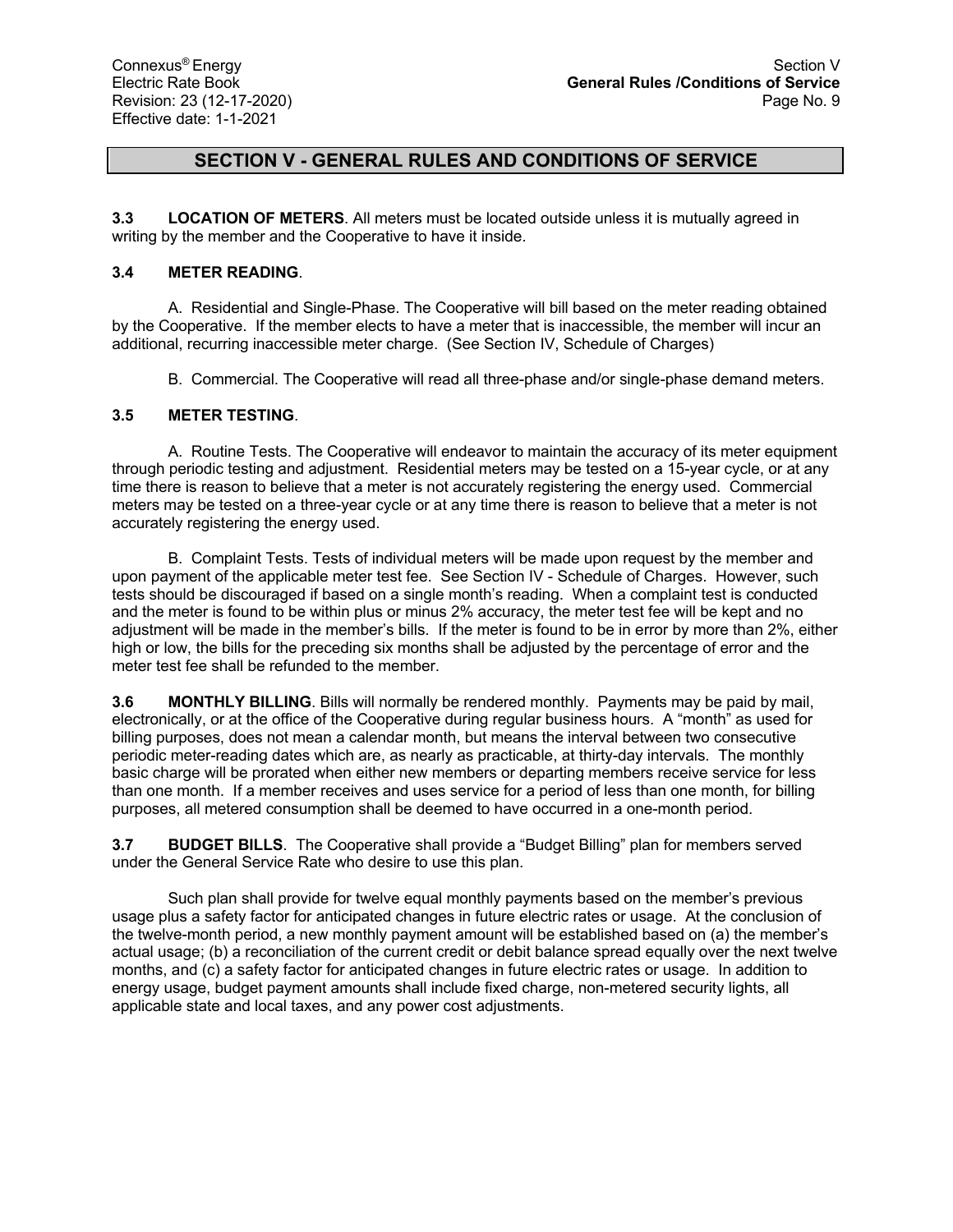Should any monthly payment become delinquent, the agreement for Budget Billing shall become void and regular billing procedures shall be resumed. A member may choose to discontinue the Budget Bill plan at any time at which time the account will be immediately reconciled and the member will be responsible for paying any accrued debit balance or will receive a bill credit for any accrued credit balance. The Cooperative may review budget variances and adjust monthly payment amounts during the budget year should large positive or negative variances accumulate.

**3.8 LATE-PAYMENT CHARGE**. A late payment charge of 1.50% or \$1.00 per monthly billing period, whichever is greater, on that portion of the member's account past due, if the unpaid utility balance exceeds \$10.00.

**3.9 BILL DATE DUE**. Residential and Small General Service members have the option of selecting a modified due date for paying their bill. The due date can be extended to one day prior their scheduled billing date. Members selecting a modified due date will remain on that due date until they request to be changed back to the normal due date.

**3.10 ESTIMATED BILLS**. In the event current and actual meter readings are not available when the monthly bill is to be printed, an estimate will be made of the energy used, and an "estimated" bill shall be prepared. When an estimated bill is necessary, the estimate will be based on the billing history at that location. An adjustment, if any, will be made in the bill based on the next meter reading.

**3.11 BILLING ADJUSTMENTS**. In the event of a meter or billing error the Cooperative shall recalculate the bills for service during the period of the error and show the adjustment on the following month's bill.

**3.12 RETURNED CHECK CHARGE**. There shall be a charge for any check or draft submitted to the Cooperative for payment that is dishonored or returned by the financial institution on which it is drawn. See Section IV. - Schedule of Charges.

**3.13 BILLING ERRORS.** When a member has been overcharged or undercharged as a result of incorrect reading of the meter, incorrect application of rate schedule, incorrect connection of the meter, application of an incorrect multiplier or constant or other similar reasons, the amount of the overcharge shall be refunded to the member or the amount of the undercharge shall be billed to the member as detailed below.

A. Billing overcharge. If it has been determined that a member was overcharged for electric services rendered, the amount to be refunded will be calculated by taking the difference between the amount collected for service rendered and the amount the member should have been charged for service rendered, for the period beginning three years before the date of discovery unless the date the error occurred can be identified with reasonable certainty, the remedy shall be calculated on the basis of payments for service rendered after that date.

B. Billing undercharge. If it has been determined that a member was undercharged for electric services rendered, the amount to be charged to the member will be calculated by taking the difference between the amount collected for service rendered and the amount the utility should have collected for service rendered, for the period beginning up to one year before the date of discovery. Repayments may be made on a mutually agreed upon payment schedule not to exceed one year.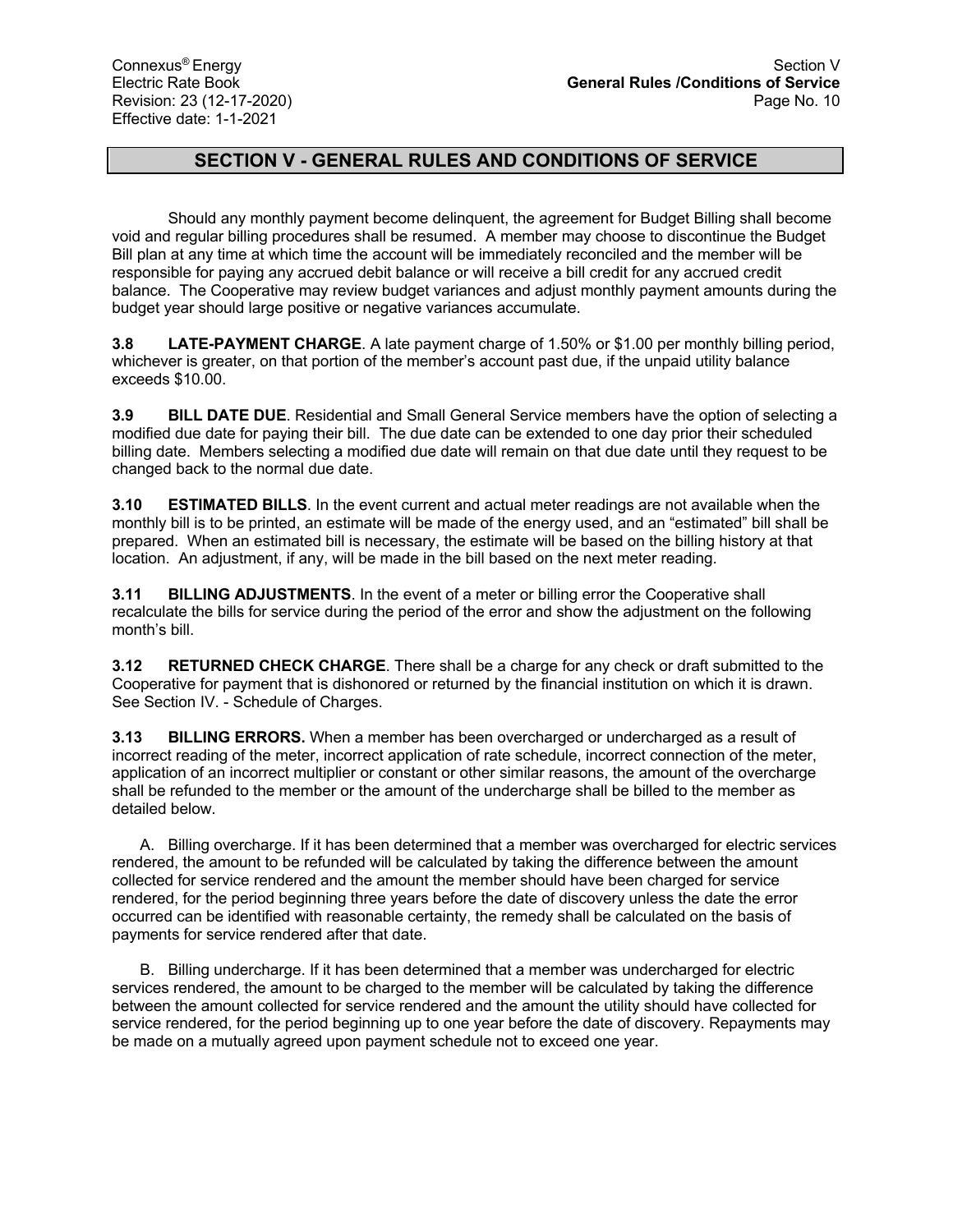# **PART 4 - LINE EXTENSION RULES**

#### **4.1 MEMBER REQUIREMENTS FOR EXTENSION**. Before the Cooperative extends facilities, the member will be required to:

- Make application for electric service.
- Make a prepayment or suitable arrangements in the form of a contribution of aid to construction. See Section IV - Schedule of Charges.
- Complete installation of service mast or meter socket and/or other required metering equipment.
- Submit proof that his/her facilities have passed wiring inspection (approved Inspection Card signed by either the Minnesota State Electrical Inspector or a licensed Master Electrician).
- Provide a site-ready photo as required for new services.
- Where electrical facilities are proposed to be underground, ensure the earth is within four inches of final grade**.**
- Completed right-of-way easement form as required.
- Complete tree trimming and right-of-way clearing as determined by the Cooperative.
- Clear the route necessary for the installation of the electric service of any obstructions.
- Pay any permit fees.
- Pay all past due bills.
- Have property corners identified as required.
- Locate and clearly mark any member-owned underground facilities, reference section 1.4.E.

Extra charges may be assessed if any of the above requirements are not met which results in additional cost to the Cooperative.

## **4.2 UNDERGROUND SERVICE EXTENSION**.

A. Underground Construction. All trenching or plowing for Cooperative-owned cable on the utility side of the electric meter will be the Cooperative's responsibility.

 B. Underground Secondary. The general practice\* is for the Cooperative to provide the secondary cable from the transformer to the member-owned meter socket for:

1. Individual single-phase services with a 320 ampere or smaller, self-contained meter socket for residential or commercial applications.

2. Two-unit residential townhomes served with twin single-phase, 200 ampere ganged meter socket.

3. Three-phase services having a 200 ampere or smaller, self-contained meter socket.

*\*There may be situations that due to safety, reliability, or other factors, the Cooperative may request that the member install the secondary conductor. These situations will be assessed on a case-by-case basis.* 

For all other cases, the member shall provide and install the secondary conductor.

Extra charges may be assessed if the member's service entrance is not on the closest corner of the building to the Cooperative feed point. All meter sockets and metering equipment shall be installed in accordance to Cooperative requirements.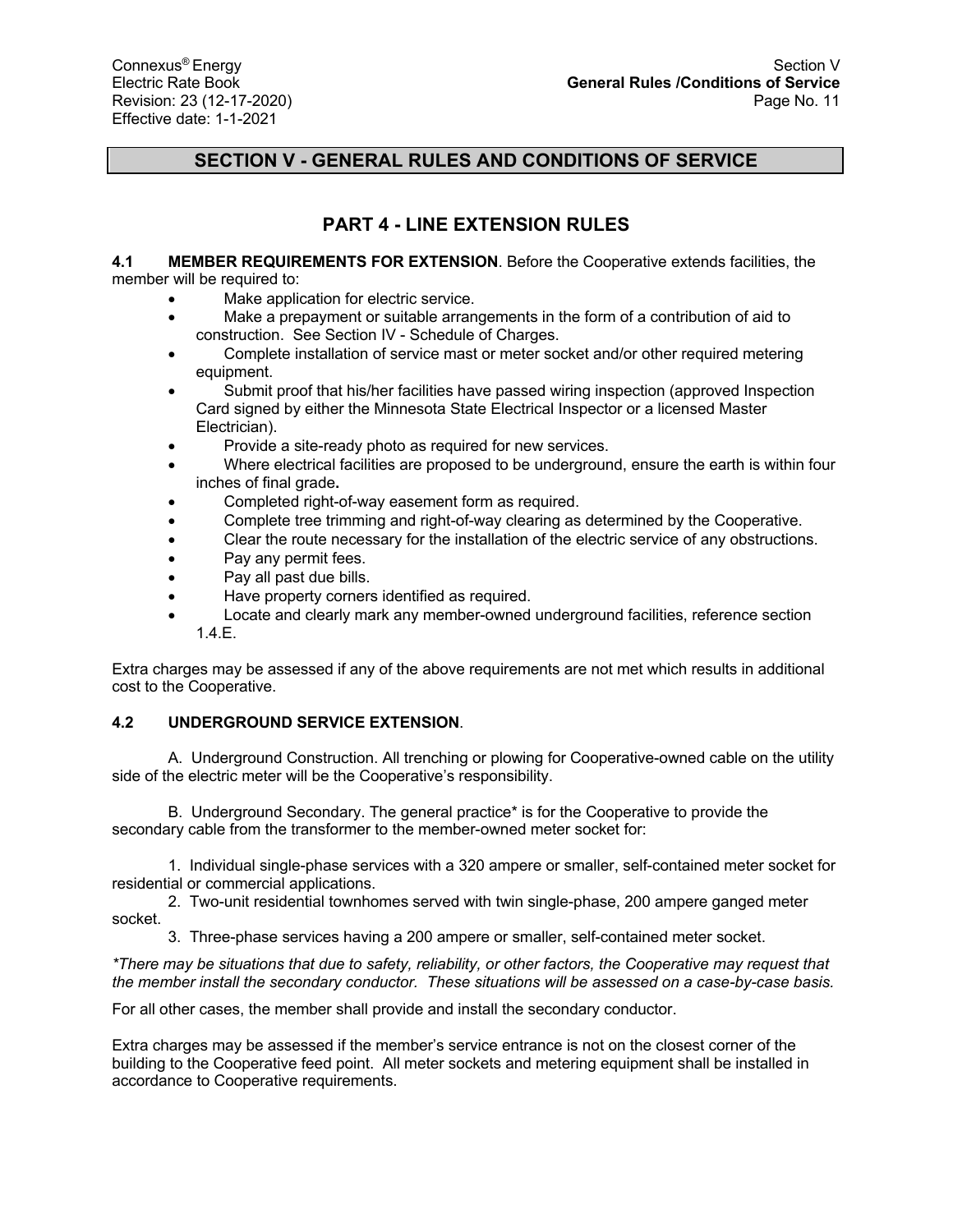C. Temporary Service for Construction of Permanent Facilities. The member's temporary service must meet the National Electrical Code requirements and pass inspection by either the Local State Electrical Inspector or a licensed master electrician. The temporary service shall be placed no farther than 10 feet from the permanent meter location or at the location of the pad mount transformer. A temporary service connection charge will be assessed as described in Section IV. - Schedule of Charges.

D. Transformer Pad. A member requesting three-phase service shall furnish a concrete pad and guard posts as required for the pad-mounted transformer in accordance with specifications provided by the Cooperative.

### **4.3 OVERHEAD SERVICE EXTENSION**.

A. Meter mounted on building. The Cooperative will provide the electric meter and service conductor to a member-owned service mast. Extra charges may be assessed if the member's service entrance is not on the closest corner of the building to the Cooperative feed point.

B. Meter mounted on pole. A new member-owned service mast and/or meter socket installation is not permitted on a Cooperative-owned pole. The Cooperative will continue to provide the electric meter and service conductor to an existing member-owned service mast on a Cooperative-owned pole.

**4.4 EXTENSIONS TO AND WITHIN PLATTED DEVELOPMENTS**. Before the Cooperative will extend facilities into a platted development, the developer will be required to:

- Submit a finalized plat drawing.
- Have road and ditches to final grade.
- Have utility easements defined on the plat drawing.
- Have all lot corners identified.
- Complete a developer's Electric Distribution System Agreement form.
- Submit payment as defined in Section IV Schedule of Charges.

**4.5 EXTENSIONS TO NON-STANDARD LOADS**. When service is requested for a non-standard load, the member will be required to pay for the new service prior to construction. A non-standard load is defined as either:

- A service that has revenue too low to amortize the construction costs.
- A service that is or may be temporary in nature.

The payment is the larger of:

- Basic non-standard line extension fees as determined by Engineering.
- **OR** Engineering estimate of the installed cost of the project.

**4.6 ELECTRIC MOTOR REQUIREMENTS**. Single-phase motors over 7.5 horsepower and threephase motors over 75 horsepower shall have starting equipment that is acceptable to and approved by the Cooperative.

### **4.7 AVAILABLE VOLTAGES**.

Nominal alternating current, 60 hertz voltages available: Single-phase: 240/120 Volt, 3 wire Multi-phase grounded "wye": 208/120 Volt, 4 wire 480/277 Volt, 4 wire Contact the Cooperative for other available voltages.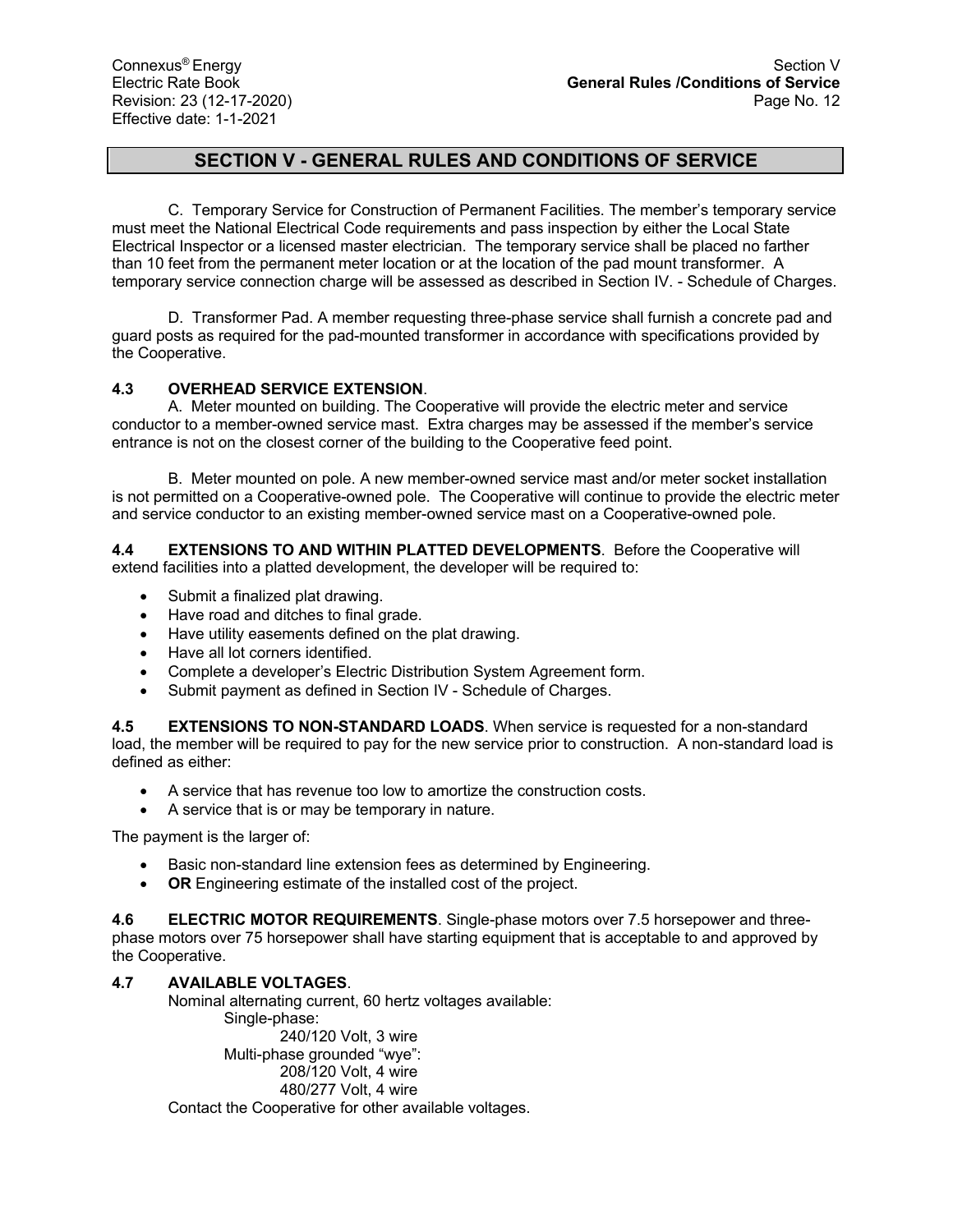**4.8 LINE DESIGN**. The routing, design, and construction of the Cooperative's line shall be accomplished in the most economical and practical manner with consideration given to future expansion. If a member or unit of government desires construction which involves unnecessary expense on the part of the Cooperative, the incremental expense shall be paid by the applicant in the form of a contribution of aid-to-construction or assessment to members of that unit of government.

**4.9 OWNERSHIP OF FACILITIES**. The electric service line installed by the Cooperative shall remain the property of the Cooperative. Any contribution of aid to construction made by the member shall not entitle the member to ownership interest therein.

**4.10 MIDLINE TAPS**. There may be instances where the Cooperative will service additional members from a line extension serving an existing member who paid an aid-to-construction fee for the entire extension. The Cooperative reserves the right to refund a portion of the existing members' aid-toconstruction fee in such instances. Such refund will be limited to the original member and must occur within three years of the date of construction.

The right-of-way clearing must be completed prior to the scheduling of construction.

**4.11 SERVICE CHANGES**. The Cooperative will normally not charge the member for a service change or upgrade except as follows:

A. Member requested overhead to underground conversion. See Section IV. - Schedule of Charges.

B. Where new electric service location changes from the existing service entrance location, which causes Cooperative to construct additional service equipment. See Section IV. - Schedule of Charges.

C. When the member requests an upgrade from single-phase to three-phase and/or the member's load is determined to be a non-standard electrical load. See Section IV. - Schedule of Charges.

D. When the member requests an additional service of the same voltage to a building currently fed by that voltage and meets the NEC requirements for two separate loads, and the existing transformer feeding the building could be reasonably upgraded by Cooperative. See Section IV. – Schedule of Charges.

## **4.12 LINE RELOCATION**

A. Road Construction. Governing bodies shall be charged the actual cost (less upgrade) of relocation when the electric plant to be moved is located on private property. No charge will be made for relocation because of road construction by counties, townships, or cities when Cooperative facilities are located on public road right-of-way. If, as part of the line relocation, a county, township, city or state imposes unusual or special design requirements resulting in excessive cost to the Cooperative, the Cooperative reserves the right to charge or recover expenses created by that special requirement from the requesting party.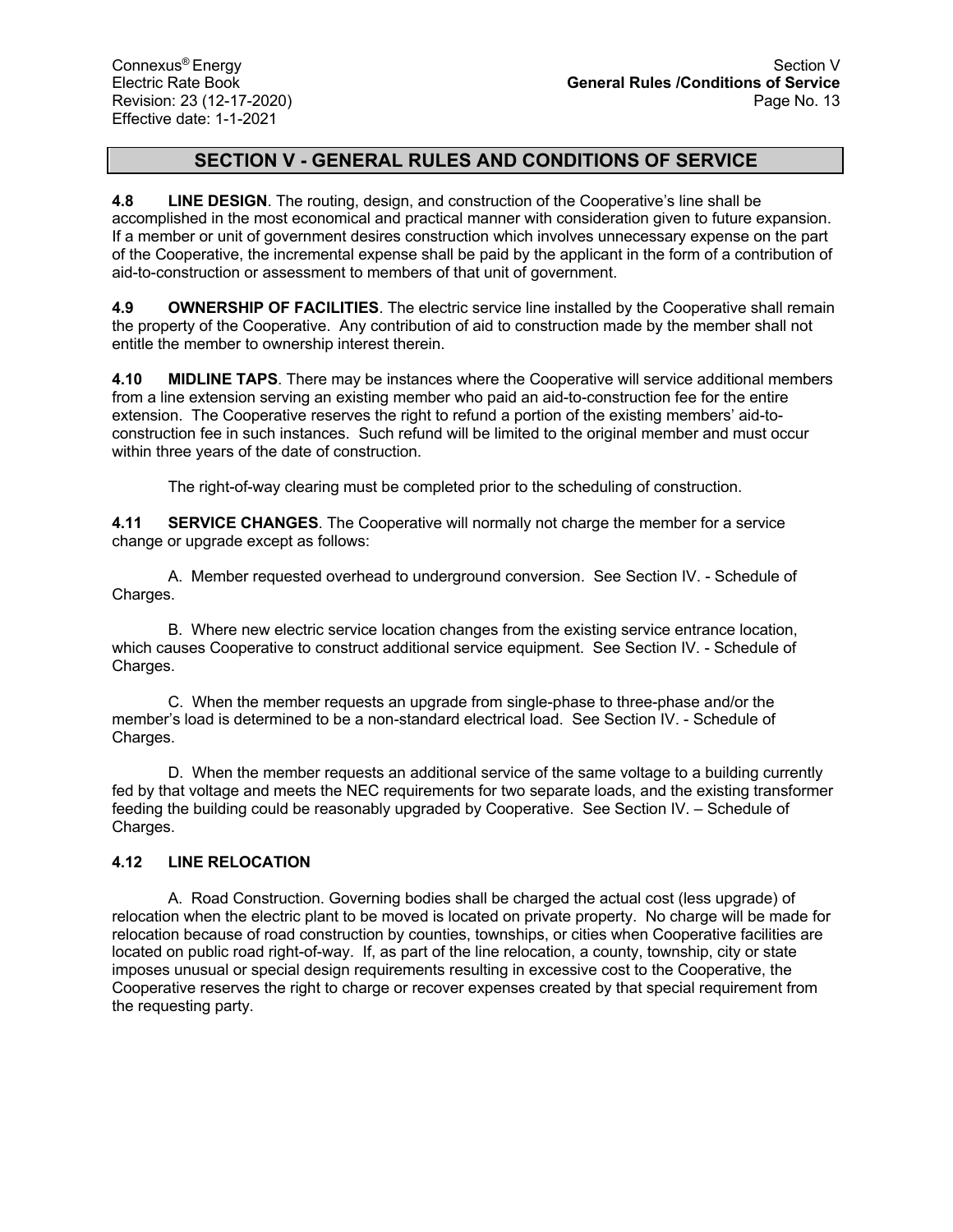B. Public Projects. The Cooperative will work reasonably with the local government unit during the design of non-critical public projects, such as bike paths, sidewalks, and rain gardens, so that the public project can be reasonably designed without the need to relocate the Cooperative's facilities. If the design of the public project is such that the Cooperative's electric facilities require relocation, then the expense of relocation will be the sole responsibility of the local government unit initiating the public project.

C. Other Utility Requirements. The cost of temporary or permanent relocation required by other public utility construction, including gas, cable TV, telephone, and other electric, will be charged to the owner of the utility. When a municipal requests the Cooperative to relocate its facilities located in public right-of-way to accommodate the municipal's sewer, or water construction, there will be no charge to the municipal unless otherwise agreed to in a franchise agreement. If, as part of the line relocation, a county, township, city or state imposes unusual or special design requirements resulting in excessive cost to the Cooperative, the Cooperative reserves the right to charge or recover expenses created by that special requirement from the requesting party.

D. Private Owner Requirements. The owner will be charged the actual cost of relocation of overhead or underground service lines that have been installed to furnish service at a location requested by that owner or a previous owner, and later a relocation is necessary because of a revision in the owner's plans or use of the property. If a member requests an overhead system to be converted to underground, the costs will be determined by a Cooperative representative based on standard unit costs. See Section IV. - Section of Charges.

E. Point of Attachment. If building additions or modifications are constructed such as to require a larger service entrance or create a violation of the National Electrical Safety Code, the property owner shall provide, at their own expense, the necessary new or larger-capacity point of attachment for the Cooperative that meets Code requirements. No charge will be made for shifting service conductors from one point of attachment to another in such cases providing the location of the members service entrance does not significantly change in location.

F. Damage to Member-Owned Underground Facilities. The Cooperative is not responsible for repairing damage to any underground facility owned by the member, that are not clearly and accurately located by the member prior to the Cooperative's construction activities.

**4.13 RIGHT-OF-WAY EASEMENTS**. Written easements, authorizations via the Application for Electric Service, or acceptances shall be obtained for all construction and maintenance, when necessary, from landowners. As a condition of service, a member requesting service must grant access to his/her property and also has the responsibility for obtaining necessary easements on any neighboring property that might be encroached upon by the construction of his/her service.

The developer of a new subdivision shall record with the plat of the subdivision a public utility easement. Such easements shall include a legal description of areas within the plat which are dedicated for utility purposes.

Where public utility easements exist and can be utilized, permits for the placement of distribution lines on such public right-of-way shall be obtained as required.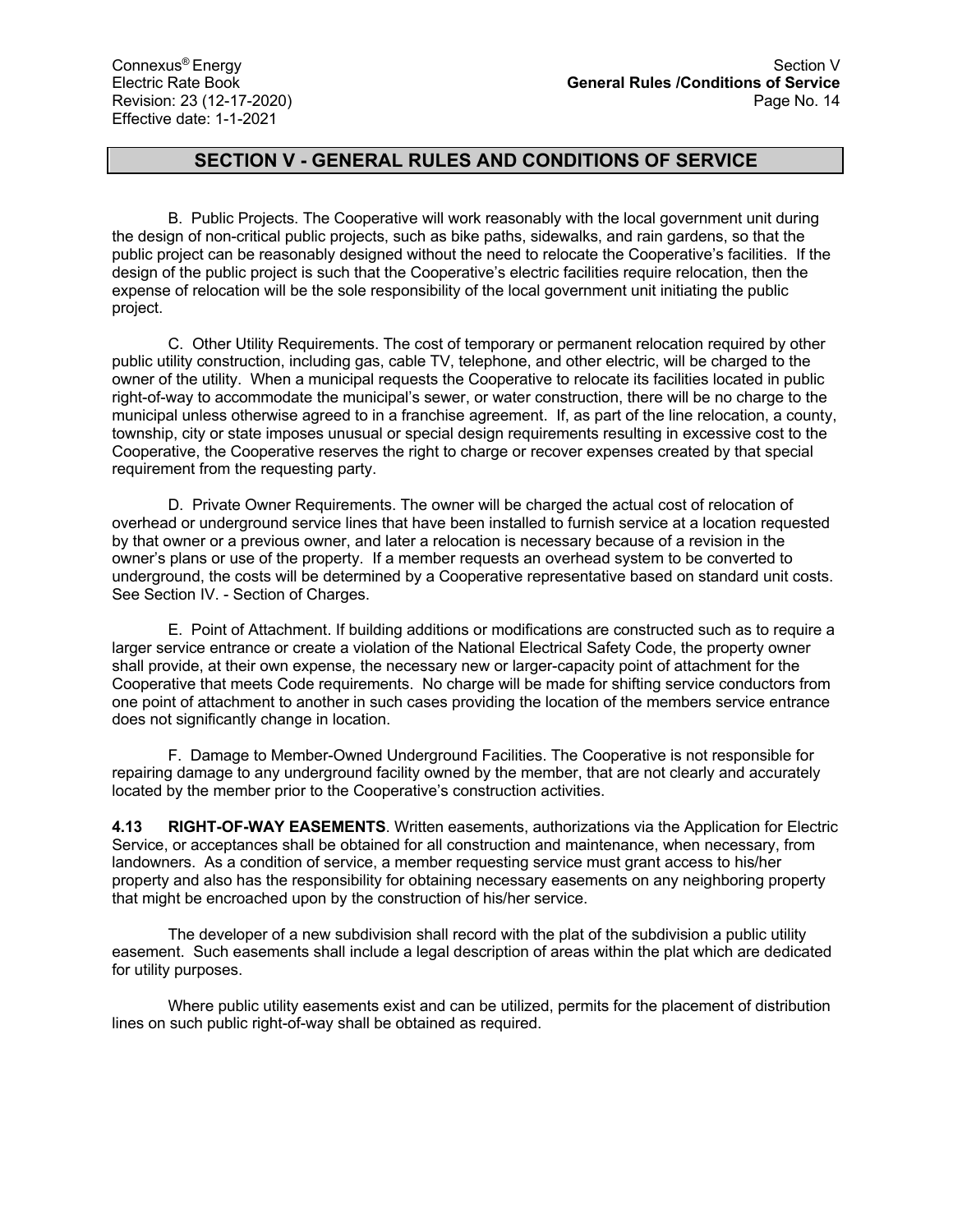### **4.14 RIGHT-OF-WAY MAINTENANCE**.

Systematic Line Maintenance. The Cooperative may, from time to time, conduct a systematic program of right-of-way maintenance. The Cooperative will trim, cut, or remove trees that in its judgment may cause an interruption in service, endanger the Cooperative's electric lines, or present a safety hazard. The Cooperative may also utilize approved herbicides in its line maintenance program. The Cooperative will make a reasonable effort to inform members of its line maintenance program prior to starting the work.

Where possible, offending trees shall be removed entirely. Tree trimming must provide at least 10 feet of clearance from the Cooperative's conductors, provided, however, that the Cooperative reserves the right to trim, cut, or remove trees farther than 10 feet from the Cooperative's conductors, if the Cooperative determines that this additional clearance is clearly necessary to accomplish the purposes of its line maintenance program. Any tree trimming, cutting, or removal shall conform to any recorded easements. By receiving electric service from the Cooperative, the member is deemed to consent to the Cooperative's entrance on the member's property to trim, cut, or remove trees and other vegetation, including the application of approved herbicides, as the Cooperative determines to be necessary for its line maintenance program.

Special Trimming. The Cooperative will trim or cut trees that, in its opinion, endanger the Cooperative's electric lines. In such cases where a property owner wants a tree removed, and the Cooperative's electric wires present an obstacle, the Cooperative will, during regular working hours, (1) remove the lines temporarily while the work is being done by the owner, or (2) fall the tree and leave the cleanup work to be done by the owner; in both cases no charge will be assessed the owner.

Storm Damaged Trees. If trees have been damaged by a storm, cutting and trimming will be done to remove the danger and repair the lines. Clean up work in such cases shall be the responsibility of the property owner/member.

Member-Owned. The Cooperative is not responsible for the following:

- Trimming or removal of trees that endanger the owner's own lines located beyond the point of service.
- Trimming and/or removing shrubs to gain access to pad-mount equipment located on a utility easement. Damages to shrubs caused when accessing the equipment shall be repaired by the member. Authorized agents of the Cooperative will take the necessary precautions to try to minimize the damages when practical.

**4.15 RIGHT-OF-WAY CLEARING (NEW SERVICES).** The member submitting for new service is responsible for necessary tree clearing and/or trimming along the line extension route. The Cooperative will provide clearing specifications which will aid the applicant in meeting proper clearance.

**4.16 WINTER CONSTRUCTION**. An additional winter construction charge will be assessed to all individual underground services, platted developments, outdoor lighting, and other work involving underground construction. Installations made between November 1 and April 15 are subject to winter construction charges. Connexus Energy may, in its sole discretion, waive winter construction charges if all Connexus Energy requirements are met, to allow sufficient time for the scheduling and completion of construction as determined by the Cooperative. Refer to Section IV. - Schedule of Charges.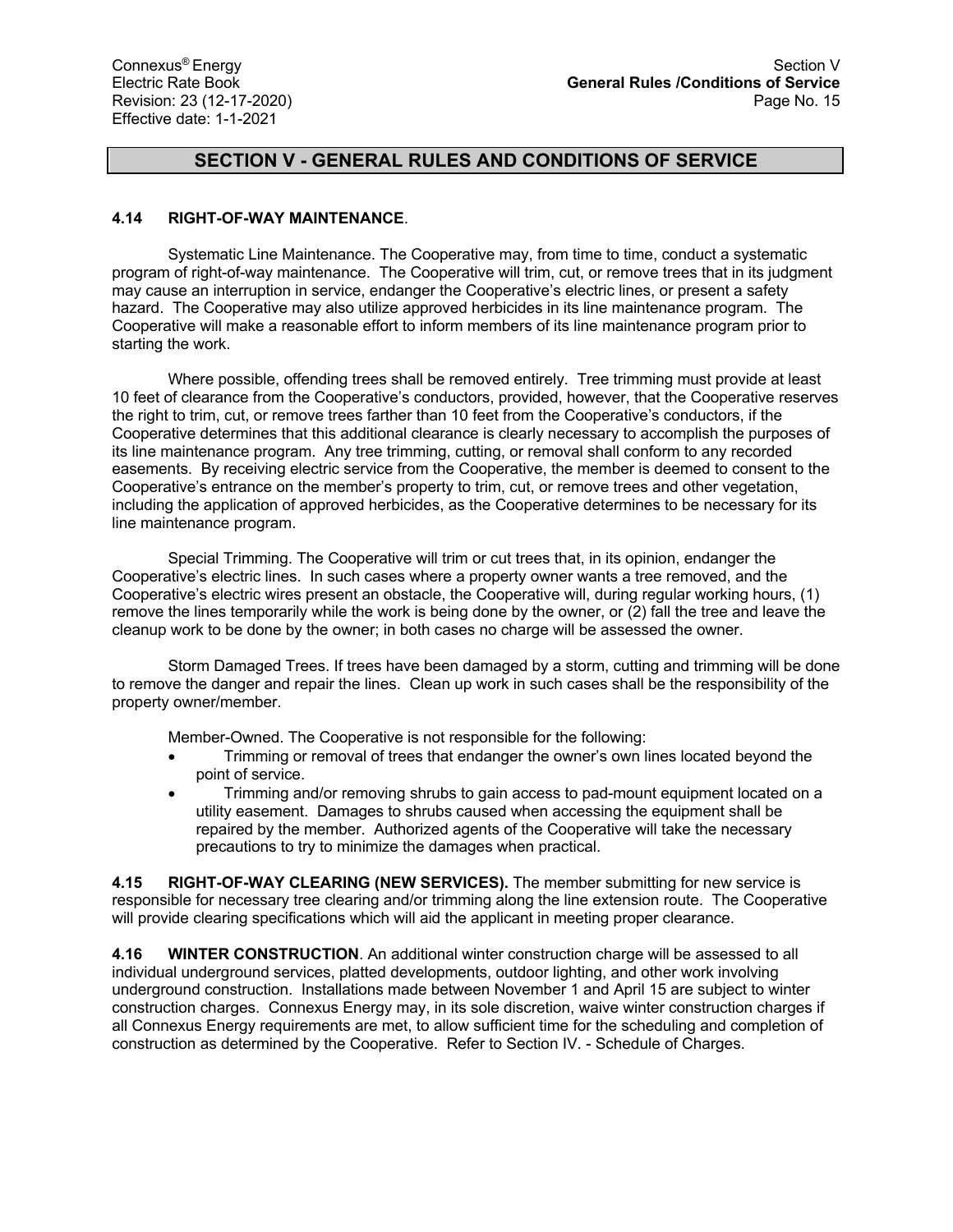# **PART 5 - MEMBER-OWNED GENERATING FACILITIES**

**5.1 GENERAL**. This section covers general requirements for member-owned generation, including three-phase commercial and industrial, and single-phase small commercial and residential. Cogeneration and small power producers that qualify under the Public Utilities Regulatory Policies Act (PURPA) should also refer to the Cogeneration and Small Power Production section of this rate book.

**5. 2 GENERATION INTERCONNECTION GENERAL REQUIREMENTS**. Generation owned by residential, commercial or industrial members or small power producers, including open transition, closed transition, and extended parallel systems, must be installed and operated in accordance with the Cooperative's Technical Requirements and Interconnection Agreements, herein after called the Interconnection Requirements. Any member who operates their facility in non-compliance with these provisions will be subject to discontinuance of service. The member must maintain public liability insurance as a condition of service at a minimum amount as specified in the Cooperative's Interconnection Requirements.

A. No member may connect an independent source of power in parallel with the Cooperative's system without prior written consent of the Cooperative. Any member desiring to generate in extended parallel operation with the intent to export power to or wheel power across the Cooperative's distribution system shall execute a contract with the Cooperative containing terms and provisions regarding metering and billing, technical, and operating parameters for the member's independent source of power and shall set up and operate the independent source in accordance with the Cooperative's Interconnection Requirements for Dispersed Generation.

B. The interconnection of member's facilities with the Cooperative's system shall not interfere with the quality of the Cooperative's service to any of its other members.

C. The Cooperative reserves the right to discontinue service if continued parallel operation by the member results in trouble on the Cooperative's system, such as interruptions, ground faults, radio or telephone interference, surges or objectionable voltage fluctuations or induced harmonics, where such trouble is caused by a member and the member fails to remedy the causes thereof within a reasonable time.

D. Single-phase generation to be used for emergency back-up only shall be operated open transition and is not allowed to be connected in parallel with the Cooperative's distribution system. All such power sources shall be installed in accordance with the Cooperative's Interconnection Requirements.

**5.3 NON-COMPLIANCE OF MEMBER-OWNED GENERATING FACILITIES**. If a member of the Cooperative interconnects a generating facility to the Cooperative's distribution system without meeting all the requirements set forth by the Cooperative's Interconnection Requirements, Connexus Energy may refuse to connect or may disconnect a generation system from the distribution system.

The Cooperative is not liable for damage to the member's equipment when said equipment does not meet all safety and operating requirements.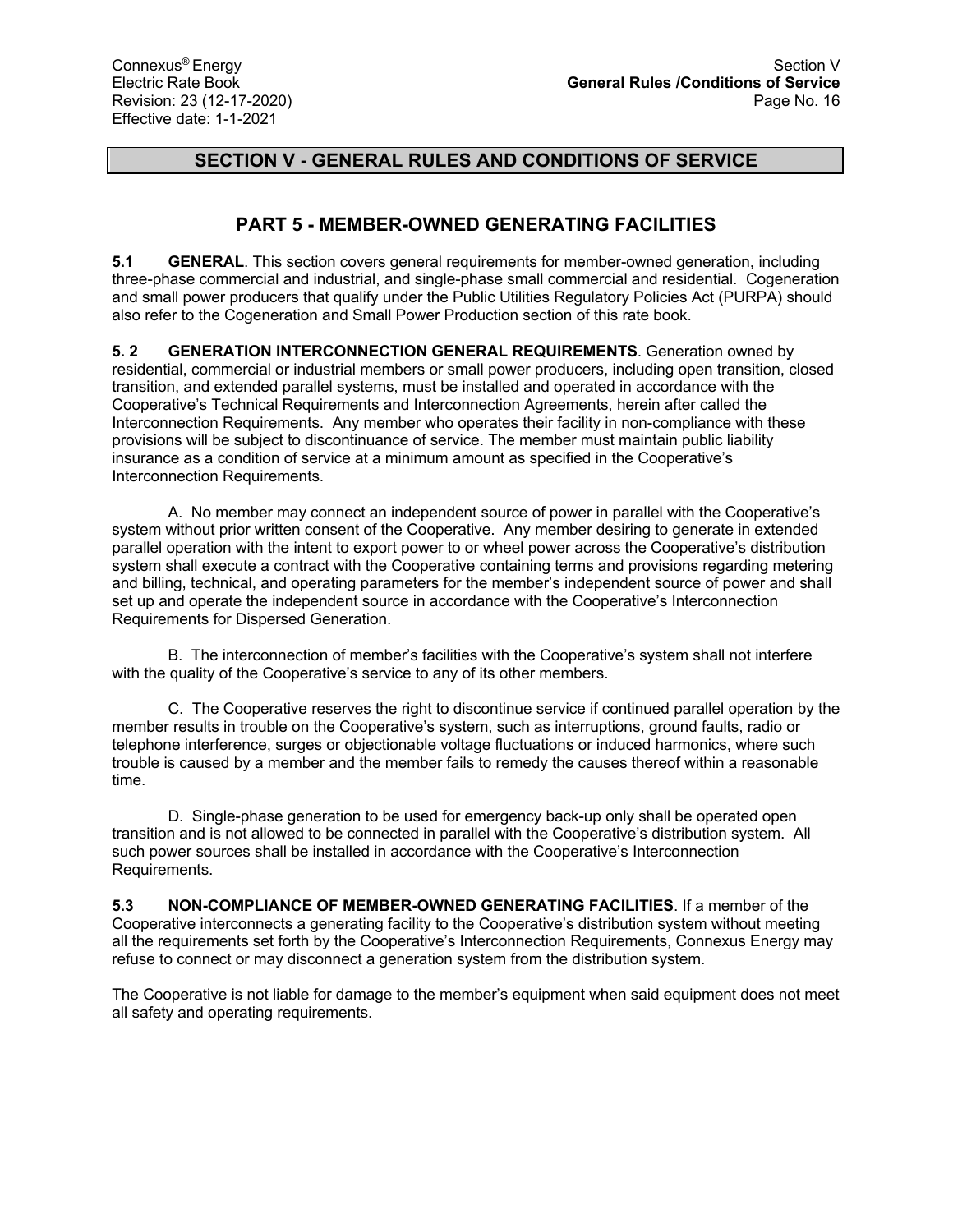#### **5.4 Rules for Implementing the Distributed Generation Section of Minnesota Statute 216B.164**

#### **5.4.1 DEFINITIONS**

**Subpart 1. Applicability.** For purposes of these rules, the following terms have the meanings given them in this part.

**Subpart 2. Average retail cooperative energy rate.** "Average retail cooperative energy rate" means, for any class of Cooperative member, the quotient of the total annual class revenue from sales of electricity minus the annual revenue resulting from fixed charges, divided by the annual class kilowatthour sales. For purposes of determining the "average retail cooperative energy rate" the Cooperative may consider a retail demand rate as a fixed charge and may exclude such annual revenue from the calculation. Data from the most recent 12-month period available must be used in the computation.

**Subpart 3. Backup power.** "Backup power" means electric energy or capacity supplied by the Cooperative to replace energy ordinarily generated by a qualifying facility's own generation equipment during an unscheduled outage of the facility.

**Subpart 4. Capacity.** "Capacity" means the capability to produce, transmit, or deliver electric energy, and is measured by the number of kilowatts alternating current at the point of common coupling between a qualifying facility and a Cooperative's electric system during a 15-minute interval period.

**Subpart 5. Capacity costs.** "Capacity costs" means the costs associated with providing the capability to deliver energy. The Cooperative capital costs consist of the costs of facilities from the Cooperative and the Cooperative's wholesale provider used to generate, transmit, and distribute electricity and the fixed operating and maintenance costs of these facilities.

**Subpart 6. Cooperative.** "Cooperative" means Connexus Energy.

**Subpart 6a. Member.** "Member" as defined by the bylaws of the Cooperative, means any person, firm, association, or corporation, or any agency of the federal, state, or local government being supplied with service by the Cooperative.

**Subpart 7. Energy.** "Energy" means electric energy, measured in kilowatt-hours.

**Subpart 8. Energy costs.** "Energy costs" means the variable costs associated with the production of electric energy. They consist of fuel costs and variable operating and maintenance expenses.

**Subpart 9. Firm power.** "Firm power" means energy delivered by the qualifying facility to the Cooperative with at least a 65 percent on-peak capacity factor in the month. The capacity factor is based upon the qualifying facility's maximum metered capacity delivered to the Cooperative during the on-peak hours for the month.

**Subpart 10. Interconnection costs.** "Interconnection costs" means the reasonable costs of connection, switching, metering, transmission, distribution, safety provisions, and administrative costs incurred by the Cooperative that are directly related to installing and maintaining the physical facilities necessary to permit interconnected operations with a qualifying facility. Costs are considered interconnection costs only to the extent that they exceed the costs the Cooperative would incur in selling electricity to the qualifying facility as a non-generating Member.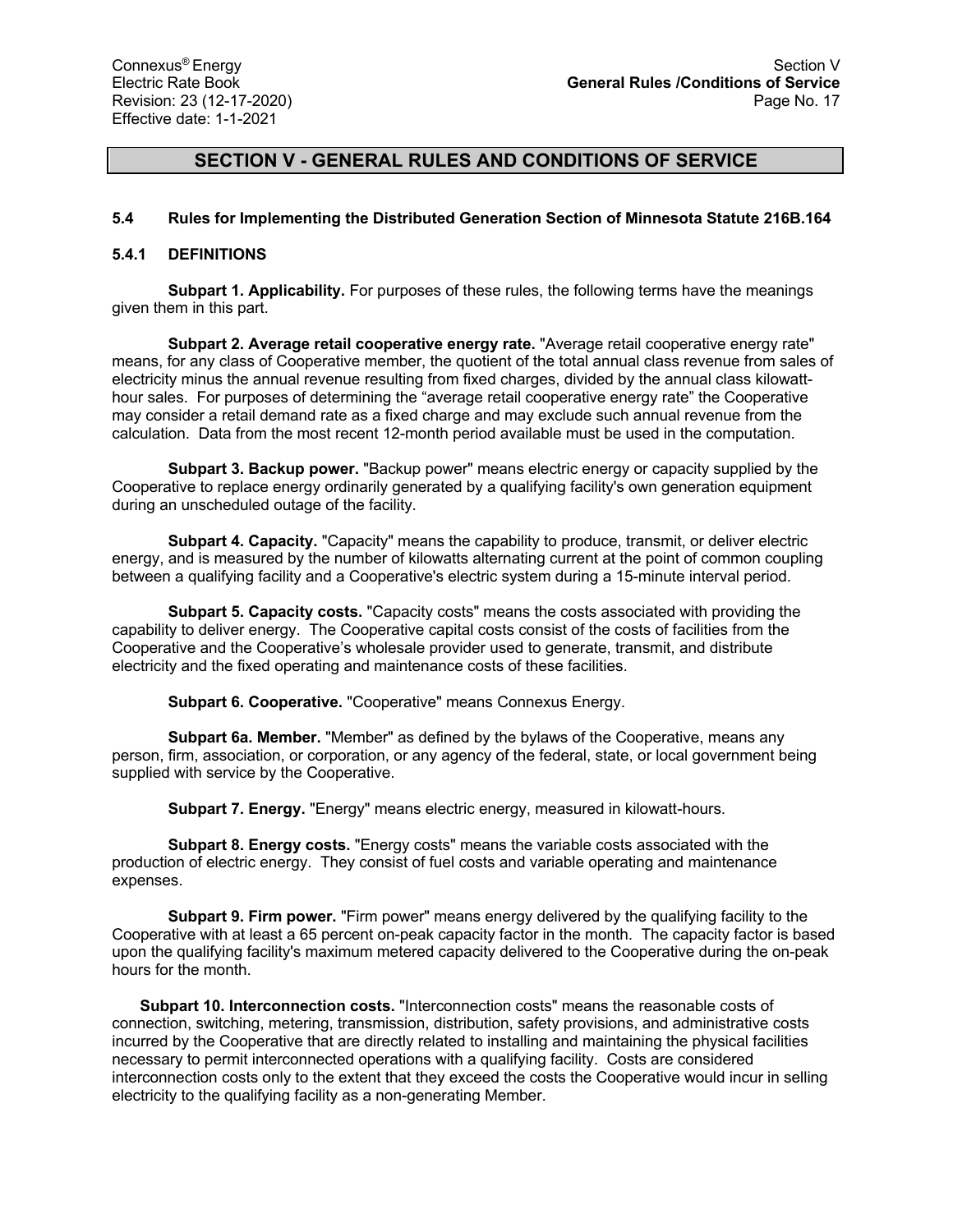**Subpart 11. Interruptible power.** "Interruptible power" means electric energy or capacity supplied by the Cooperative to a qualifying facility subject to interruption under the provisions of the Cooperative's tariff applicable to the retail class of members to which the qualifying facility would belong irrespective of its ability to generate electricity.

**Subpart 12. Maintenance power.** "Maintenance power" means electric energy or capacity supplied by the Cooperative during scheduled outages of the qualifying facility.

**Subpart 13. On-peak hours.** "On-peak hours" means either those hours formally designated by the Cooperative as on-peak for ratemaking purposes or those hours for which its typical loads are at least 85 percent of its average maximum monthly loads.

**Subpart 14. Point of common coupling.** "Point of common coupling" means the point where the qualifying facility's generation system, including the point of generator output, is connected to the member's electric system and meets the definition of Institute of Electrical and Electronics Engineers (IEEE)-1547-2018.

**Subpart 15. Purchase.** "Purchase" means the purchase of electric energy or capacity or both from a qualifying facility by the Cooperative.

**Subpart 16. Qualifying facility.** "Qualifying facility" means a cogeneration or small power production facility which satisfies the conditions established in Code of Federal Regulations, title 18, part 292. The initial operation date or initial installation date of a cogeneration or small power production facility must not prevent the facility from being considered a qualifying facility for the purposes of this chapter if it otherwise satisfies all stated conditions. The qualifying facilities must be owned by the Member.

**Subpart 17. Sale.** "Sale" means the sale of electric energy or capacity or both by the Cooperative to a qualifying facility.

**Subpart 18a. Standby charge.** "Standby charge" means the charge imposed by the Cooperative upon a qualifying facility for the recovery of costs for the provision of standby services necessary to make electricity service available to the qualifying facility.

**Subpart 18b. Standby service.** "Standby service" means the service to potentially provide electric energy or capacity supplied by the Cooperative to a qualifying facility greater than 40 kW.

**Subpart 19. Supplementary power.** "Supplementary power" means electric energy or capacity supplied by the Cooperative which is regularly used by a qualifying facility in addition to that which the facility generates itself.

**Subpart 20. System emergency.** "System emergency" means a condition on a Cooperative's system which is imminently likely to result in significant disruption of service to customers or to endanger life or property.

### **5.4.2 SCOPE AND PURPOSE**

The purpose of these rules are to implement certain provisions of Minnesota Statutes, section 216B.164; the Public Utility Regulatory Policies Act of 1978, United States Code, title 16, section 824a-3; and the Federal Energy Regulatory Commission regulations, Code of Federal Regulations, title 18, part 292. These rules shall be applied in accordance with its intent to give the maximum possible encouragement to cogeneration and small power production consistent with protection of the ratepayers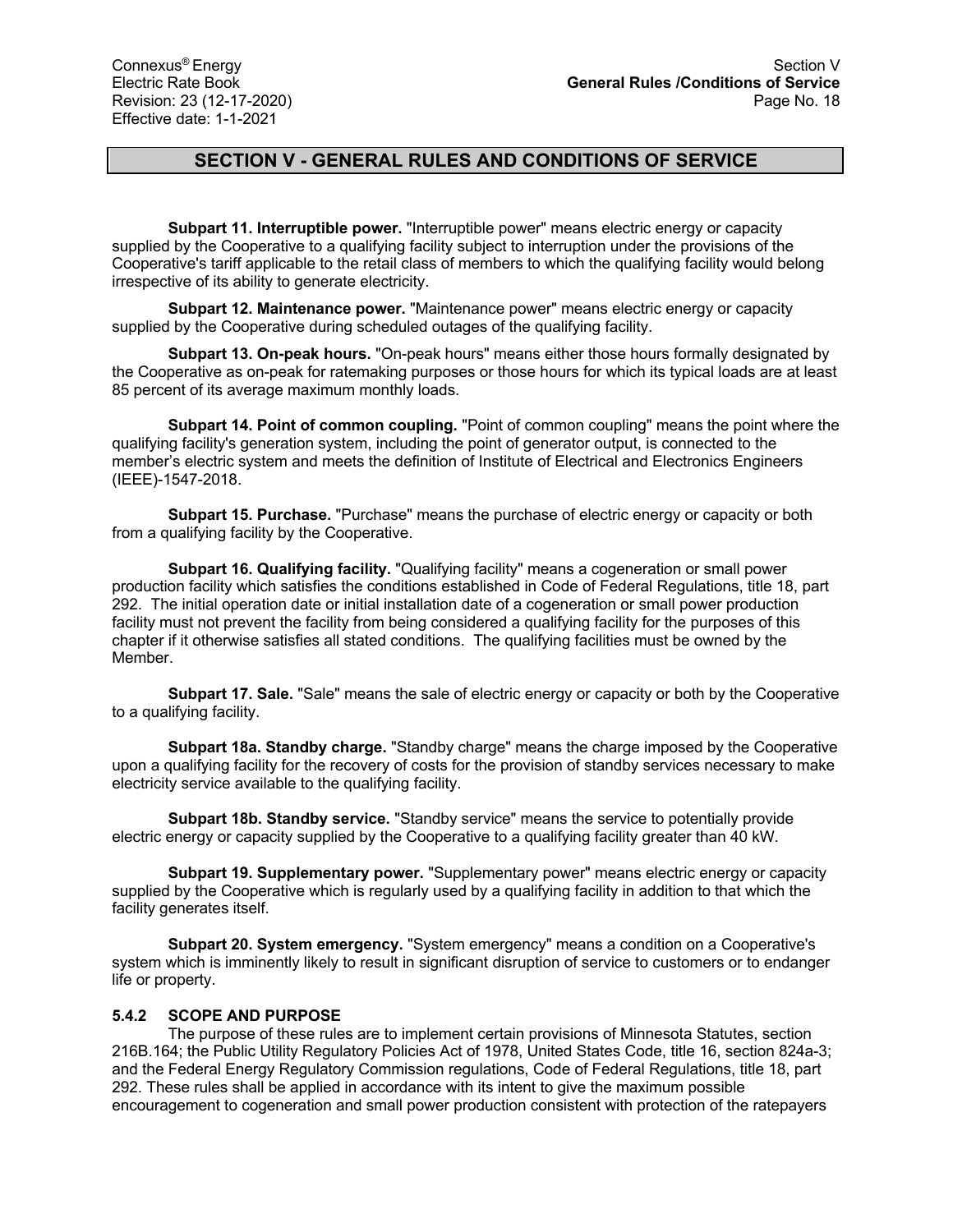and the public.

### **5.4.3 FILING REQUIREMENTS**

Annually the Cooperative shall file for review and approval, a cogeneration and small power production tariff with its Board of Directors. The tariff must contain schedules 1 - 5

**Subpart 1. Schedule 1.** Schedule 1 shall contain the calculation of the average retail cooperative energy rates to be updated annually.

**Subpart 2. Schedule 2.** Schedule 2 shall contain all standard contracts to be used with qualifying facilities, containing applicable terms and conditions.

**Subpart 3. Schedule 3.** Schedule 3 shall contain the Cooperative's adopted interconnection process, safety standards and technical requirements for distributed energy resource systems.

**Subpart 4. Schedule 4.** Schedule 4 shall contain the estimated average incremental energy costs by seasonal, peak and off-peak periods for the Cooperative's power supplier from which energy purchases are first avoided. Schedule 4 shall also contain the net annual avoided capacity costs, if any, stated per kilowatt-hour and averaged over the on-peak hours and over all hours for the Cooperative's power supplier from which capacity purchases are first avoided. Both the average incremental energy costs and net annual avoided capacity costs shall be increased by a factor equal to 50 percent of the Cooperative and the Cooperative's power supplier's overall line losses due to distribution, transmission and transformation of electric energy.

## **5.4.4 AVAILABILITY OF FILINGS**

All filings shall be maintained at the Cooperative's general office and any other office of the Cooperative where rate tariffs are kept. The filings shall be made available for Member inspections during normal business hours. To the extent possible, Cooperative shall supply the current year's distributed generation rates, interconnection procedures and applications on the Cooperative website.

### **5.4.5 REPORTING REQUIREMENTS**

Annually the Cooperative shall report to the Cooperative Board of Directors for their review and approval an annual report including information in Subparts. 1 – 3. The Cooperative shall still comply with other federal and state reporting of distributed generation to federal and state agencies expressly required by statute.

**Subpart. 1. Summary of Average Retail Cooperative Energy Rate.** A summary of the qualifying facilities that are currently served under average retail cooperative energy rate.

**Subpart 2. Other Qualifying Facilities.** A summary of the qualifying facilities that are not currently served under average retail cooperative energy rate.

**Subpart 3. Wheeling.** A summary of the wheeling undertaken with respect to qualifying facilities.

### **5.4.6 CONDITIONS OF SERVICE**

**Subpart. 1. Requirement to Purchase.** The Cooperative shall purchase energy and capacity from any qualifying facility which offers to sell energy and capacity to the Cooperative and agrees to the conditions in these rules.

**Subpart 2. Written Contract.** A written contract shall be executed between the qualifying facility and the Cooperative.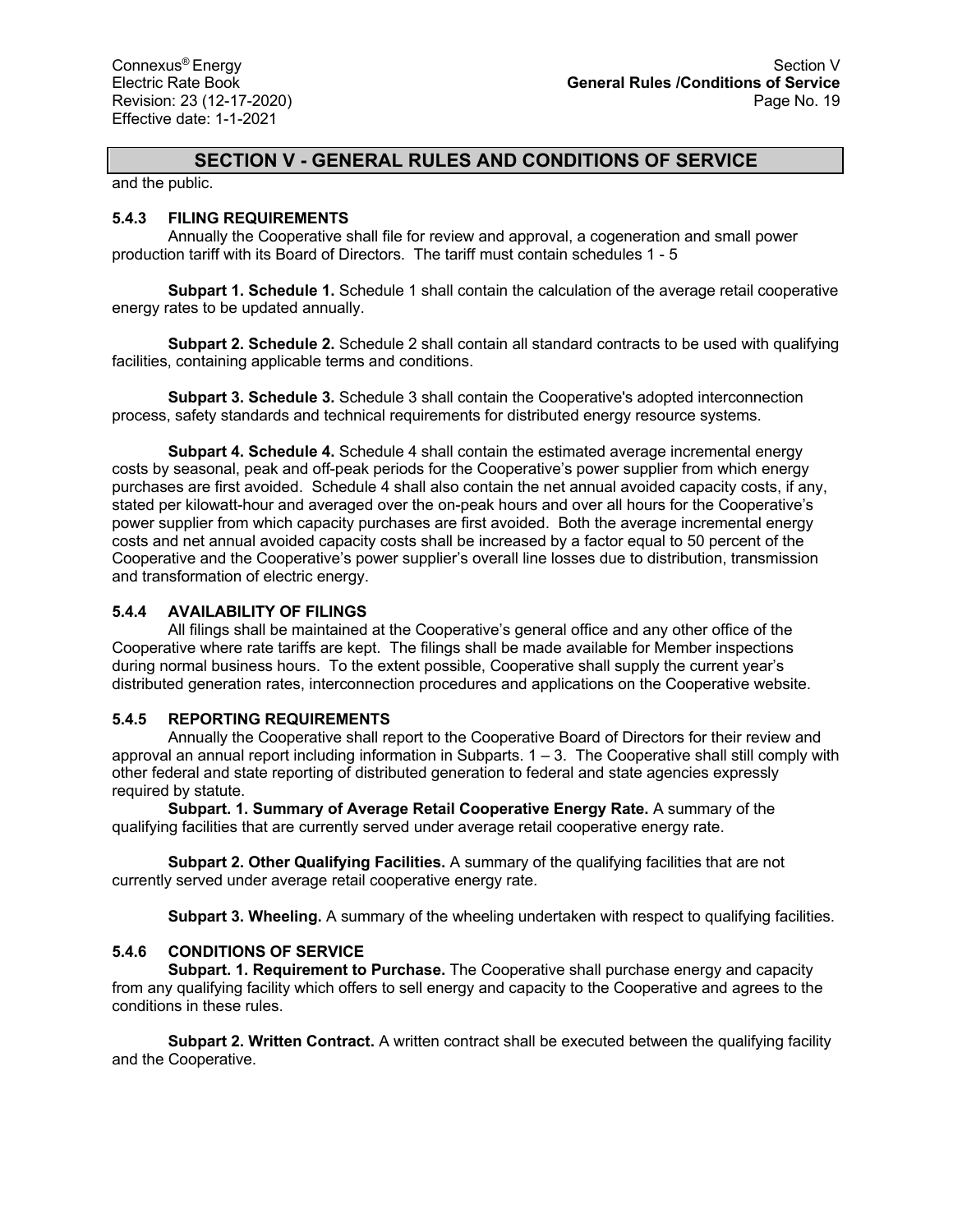## **5.4.7. ELECTRICAL CODE COMPLIANCE**

**Subpart 1. Compliance; standards.** The interconnection between the qualifying facility and the Cooperative must comply with the requirements in the most recently published edition of the National Electrical Safety Code issued by the Institute of Electrical and Electronics Engineers. The interconnection is subject to subparts 2 and 3.

**Subpart 2. Interconnection.** The qualifying facility is responsible for complying with all applicable local, state, and federal codes, including building codes, the National Electrical Code (NEC), the National Electrical Safety Code (NESC), and noise and emissions standards. The Cooperative shall require proof that the qualifying facility is in compliance with the NEC before the interconnection is made. The qualifying facility must obtain installation approval from an electrical inspector recognized by the Minnesota State Board of Electricity.

**Subpart 3. Generation system**. The qualifying facility's generation system and installation must comply with the American National Standards Institute/Institute of Electrical and Electronics Engineers (ANSI/IEEE) standards applicable to the installation.

### **5.4.8 RESPONSIBILITY FOR APPARATUS**

**Subpart 1. Member owned facilities.** The qualifying facility, without cost to the Cooperative, must furnish, install, operate, and maintain in good order and repair any apparatus the qualifying facility needs in order to operate in accordance with schedule 3.

**Subpart 2. Cooperative owned facilities.** The Cooperative shall furnish, install, operate, own and maintain in good working order distribution facilities required for the operation of the qualifying facility. The Cooperative retains ownership of any distribution facilities it furnishes including any additions or modifications to the Cooperative's distribution system to accommodate the qualifying facility regardless of any financial contribution to said facilities by member(s).

### **5.4.9 TYPES OF POWER TO BE OFFERED; STANDBY SERVICE**

**Subpart 1. Service to be offered.** The Cooperative shall offer maintenance, interruptible, supplementary, and backup power to the qualifying facility upon request.

**Subpart 2. Standby service.** The Cooperative shall offer a qualifying facility standby service at the Cooperative applicable standby rate schedule.

### **5.4.10 DISCONTINUING SALES DURING EMERGENCY**

The Cooperative may discontinue sales to the qualifying facility during a system emergency, if the discontinuance and recommencement of service is not discriminatory.

### **5.4.11 RATES FOR COOPERATIVE SALES TO A QUALIFYING FACILITY**

Rates for sales to a qualifying facility must be governed by the applicable tariff(s) for the class of electric cooperative member to which the qualifying facility belongs or would belong were it not a qualifying facility. Such rates are not guaranteed and may change from time to time at the discretion of the Cooperative.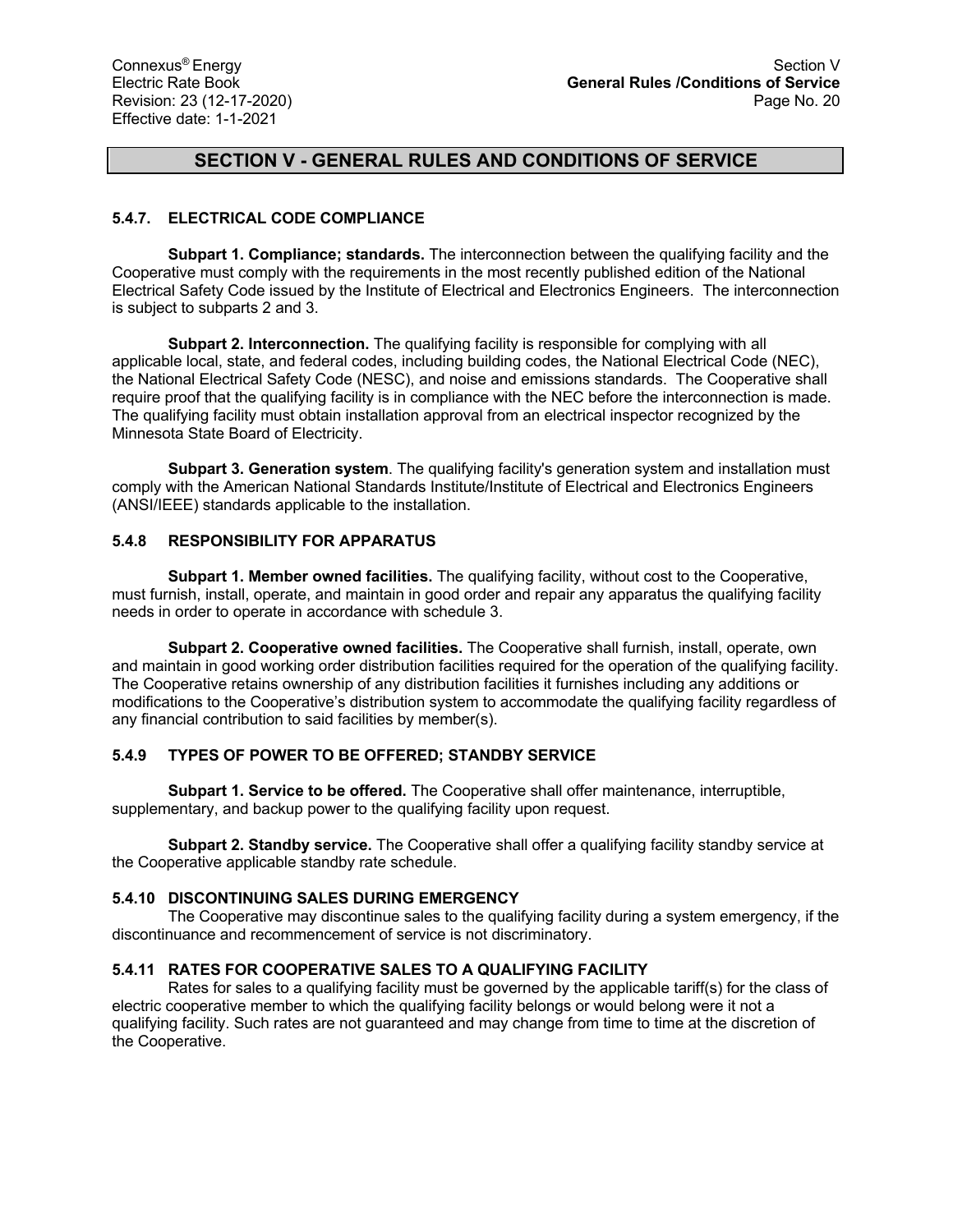## **5.4.12 STANDARD RATES FOR PURCHASES FROM QUALIFYING FACILITIES**

**Subpart 1. Qualifying facilities with 100-kilowatt capacity or less.** For qualifying facilities with capacity of 100 kilowatts or less, standard purchase rates apply. The Cooperative shall make available four types of standard rates, described in parts M, N, O, and P. The qualifying facility with a capacity of 100 kilowatts or less must choose interconnection under one of these rates, and must specify its choice in the written contract required in part V. Any net credit to the qualifying facility must, at its option, be credited to its account with the Cooperative or returned by check or comparably electronic payment service within 15 days of the billing date. The option chosen must be specified in the written contract required in part V. Qualifying facilities remain responsible for any monthly service charges and demand charges specified in the tariff under which they consume electricity from the Cooperative.

**Subpart 2. Qualifying facilities over 100 kilowatt capacity.** A qualifying facility with more than 100 kilowatt capacity has the option to negotiate a contract with the Cooperative or any other Minnesota utility or, if it commits to provide firm power, be compensated under standard rates.

**Subpart 3. Grid Access Charge.** A qualifying facility shall be assessed a monthly Grid Access Charge to recover the fixed costs not already paid by the member through the member's existing billing arrangement. The additional charge shall be reasonable and appropriate for the class of member based on the most recent cost of service study defining the Grid Access Charge. The cost of service study for the Grid Access Charge shall be made available for review by the member of the Cooperative upon request.

**Subpart 4. Renewable energy credits.** The renewable energy credits for the qualifying facility are the property of the qualifying facility owner unless the qualifying facility owner chooses to assign ownership of the renewable energy credit to a different entity.

## **5.4.13 AVERAGE RETAIL COOPERATIVE ENERGY RATE**

**Subpart 1. Applicability.** The average retail cooperative energy rate is available only to Member-owned qualifying facilities with capacity of less than 40 kilowatts which choose not to offer electric power for sale on either a time-of-day basis, a simultaneous purchase and sale basis or roll-over credit basis.

**Subpart 2. Method of billing.** The Cooperative shall bill the qualifying facility for the excess of energy supplied by the Cooperative above energy supplied by the qualifying facility during each billing period according to the Cooperative's applicable retail rate schedule.

**Subpart 3. Additional calculations for billing**. When the energy generated by the qualifying facility exceeds that supplied by the Cooperative to the Member at the same site during the same billing period, the Cooperative shall compensate the qualifying facility for the excess energy at the average retail cooperative energy rate.

## **5.4.14 SIMULTANEOUS PURCHASE AND SALE BILLING RATE.**

**Subpart 1. Applicability.** The simultaneous purchase and sale rate is available only to qualifying facilities with capacity of less than 40 kilowatts which choose not to offer electric power for sale on average retail cooperative energy rate basis, time-of-day basis or roll-over credit basis.

**Subpart 2. Method of billing.** The qualifying facility must be billed for all energy and capacity it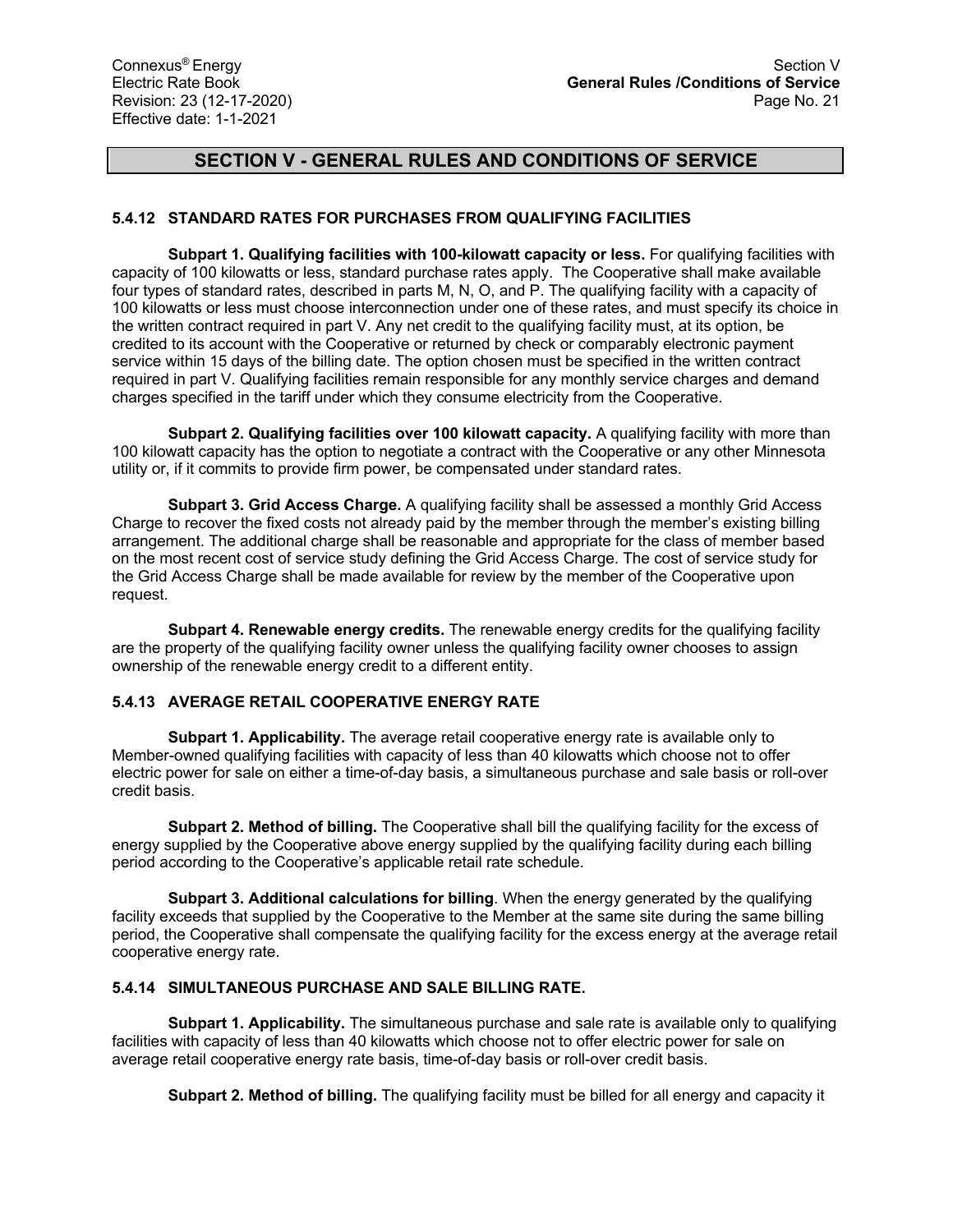consumes during a billing period according to the Cooperative's applicable retail rate schedule.

**Subpart 3. Compensation to qualifying facility; energy purchase.** The Cooperative shall purchase all energy which is made available to it by the qualifying facility. At the option of the qualifying facility, its entire generation must be deemed to be made available to the Cooperative. Compensation to the qualifying facility must be the energy rate shown on schedule 5.

**Subpart 4. Compensation to qualifying facility; capacity purchase.** If the qualifying facility provides firm power to the Cooperative, the capacity component must be the Cooperative's net annual avoided capacity cost per kilowatt-hour averaged over all hours shown schedule 5, divided by the number of hours in the billing period. If the qualifying facility does not provide firm power to the Cooperative, no capacity component may be included in the compensation paid to the qualifying facility.

## **5.4.15 TIME-OF-DAY PURCHASE RATES**

**Subpart 1. Applicability.** Time-of-day rates are required for qualifying facilities with capacity of 40 kilowatts or more and less than or equal to 100 kilowatts, and they are optional for qualifying facilities with capacity less than 40 kilowatts. Time-of-day rates are also optional for qualifying facilities with capacity greater than 100 kilowatts if these qualifying facilities provide firm power.

**Subpart 2. Method of billing.** The qualifying facility must be billed for all energy and capacity it consumes during each billing period according to the Cooperative's applicable retail rate schedule.

**Subpart 3. Compensation to qualifying facility; energy purchase.** The Cooperative shall purchase all energy which is made available to it by the qualifying facility. Compensation to the qualifying facility must be the energy rate shown on schedule 5.

**Subpart 4. Compensation to qualifying facility; capacity purchase.** If the qualifying facility provides firm power to the Cooperative, the capacity component must be the capacity cost per kilowatt shown on schedule 5 divided by the number of on-peak hours in the billing period. The capacity component applies only to deliveries during on-peak hours. If the qualifying facility does not provide firm power to the Cooperative, no capacity component may be included in the compensation paid to the qualifying facility.

## **5.4.16 ROLL-OVER CREDIT PURCHASE RATES**

**Subpart 1. Applicability.** The roll-over credit rate is available only to qualifying facilities with capacity of less than 40 kilowatts which choose not to offer electric power for sale on average retail cooperative energy rate basis, time-of-day basis or simultaneous purchase and sale basis.

**Subpart 2. Method of billing.** The Cooperative shall bill the qualifying facility for the excess of energy supplied by the Cooperative above energy supplied by the qualifying facility during each billing period according to the Cooperative's applicable retail rate schedule.

**Subpart 3. Additional calculations for billing**. When the energy generated by the qualifying facility exceeds that supplied by the Cooperative during a billing period, the Cooperative shall apply the excess kilowatt hours as a credit to the next billing period kilowatt hour usage. Excess kilowatt hours that are not offset in the next billing period shall continue to be rolled over to the next consecutive billing period. Any excess kilowatt hours rolled over that are remaining at the end of each calendar year shall cancel with no additional compensation.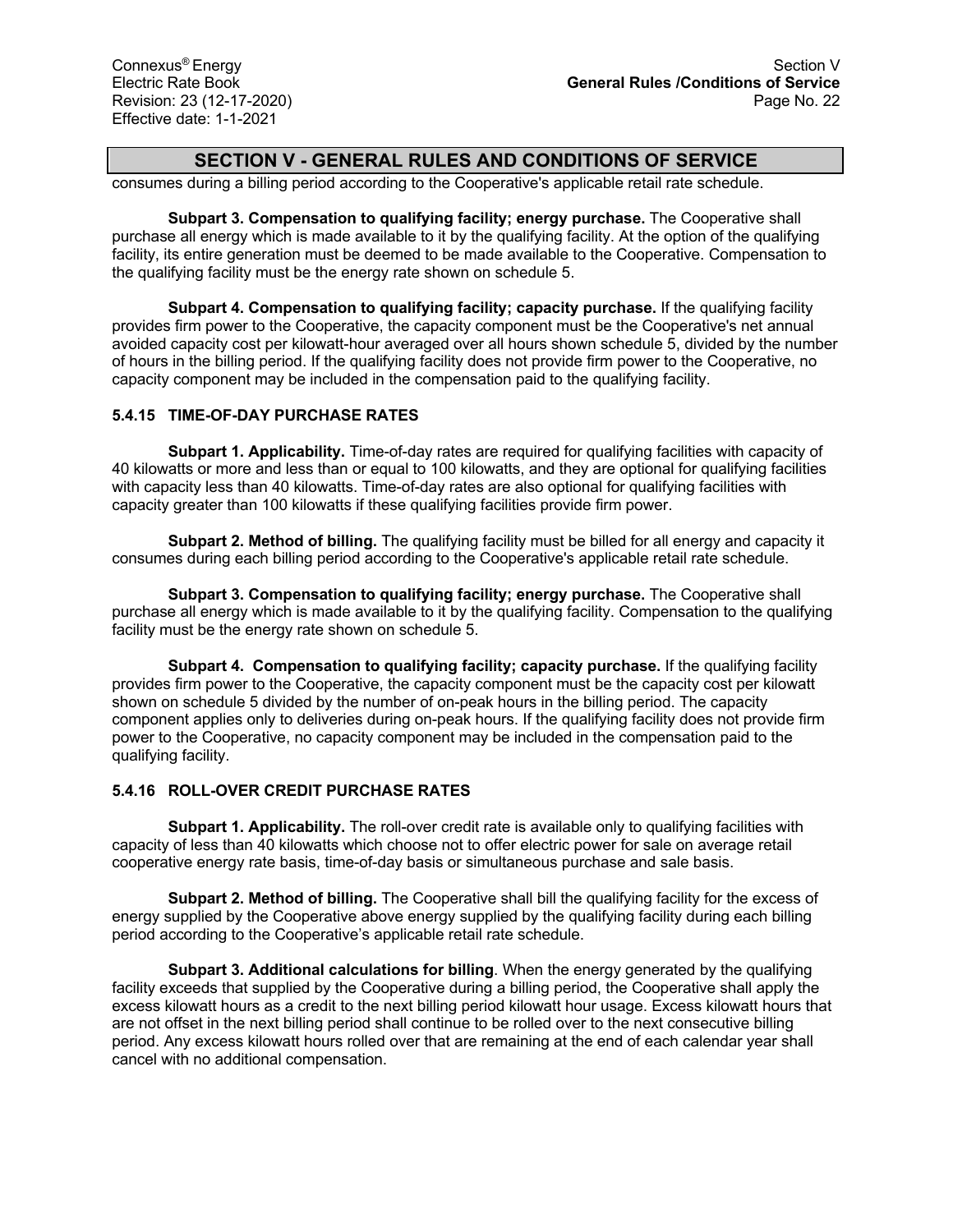### **5.4.17 CONTRACTS NEGOTIATED BY MEMBER**

A qualifying facility with capacity greater than 100 kilowatts must negotiate a contract with the Cooperative setting the applicable rates for payments to the Member of avoided capacity and energy costs.

**Subpart 1. Amount of Capacity Payments.** The qualifying facility which negotiates a contract under Part Q must be entitled to the full avoided capacity costs of the Cooperative. The amount of capacity payments will be determined by the Cooperative and the Cooperative's wholesale power provider.

**Subpart 2. Full Avoided Energy Costs.** The qualifying facility which negotiates a contract under Part Q must be entitled to the full avoided energy costs of the Cooperative. The costs must be adjusted as appropriate to reflect line losses.

### **5.4.18 WHEELING**

Qualifying facilities with capacity of 30 kilowatts or greater, are interconnected to the Cooperative's distribution system and choose to sell the output of the qualifying facility to any other utility, must pay any appropriate wheeling charges to the Cooperative.

### **5.4.19 NOTIFICATION TO MEMBERS**

**Subpart 1. Contents of Written Notice.** Following each annual review and approval by the Cooperative of the cogeneration rate tariffs the Cooperative shall furnish in the monthly newsletter or through similar notice to each of its members that the Cooperative is obligated to interconnect with and purchase electricity from cogenerators and small power producers.

**Subpart 2. Availability of Information.** The Cooperative shall make available to all members on the cooperative's website, the interconnection process and requirements adopted by the Cooperative, pertinent rate schedules and sample contractual agreements.

### **5.4.20 DISPUTE RESOLUTION**

**Subpart 1. Cooperative Dispute Resolution Process.** Member(s) should make reasonable efforts to resolve a disputes with Cooperative staff including the Cooperative's General Manager before taking a dispute to the Cooperative's Board of Directors. The Board of Directors shall provide timely opportunity for any member(s) with a dispute to bring the issue(s) to the Board for resolution. The Cooperative Board of Directors shall weigh the issues and circumstances of the case and make a determination on any dispute brought to the Board which must be recorded in the minutes of the meeting. In the event the member(s) and the Cooperative cannot resolve the dispute, either the member(s) or the Cooperative may request mediation as outlined in Subparts 2 and 3.

**Subpart 2. Mediator.** The Cooperative and the member(s) involved in the dispute must mutually agree upon the selection of a mediator, who must be listed on the roster of neutrals for civil matters established by the state court administrator under Rule 114.12 of the Minnesota's General Rules of Practice for the District Courts.

**Subpart 3. Cost Sharing.** The Cooperative and the member(s) involved in the dispute shall cost share the expense for a mediator for mediation. The Cooperative shall be responsible for 90% of the mediator's cost and the member(s) who initiated the dispute shall by pay 10% of the cost of the mediator.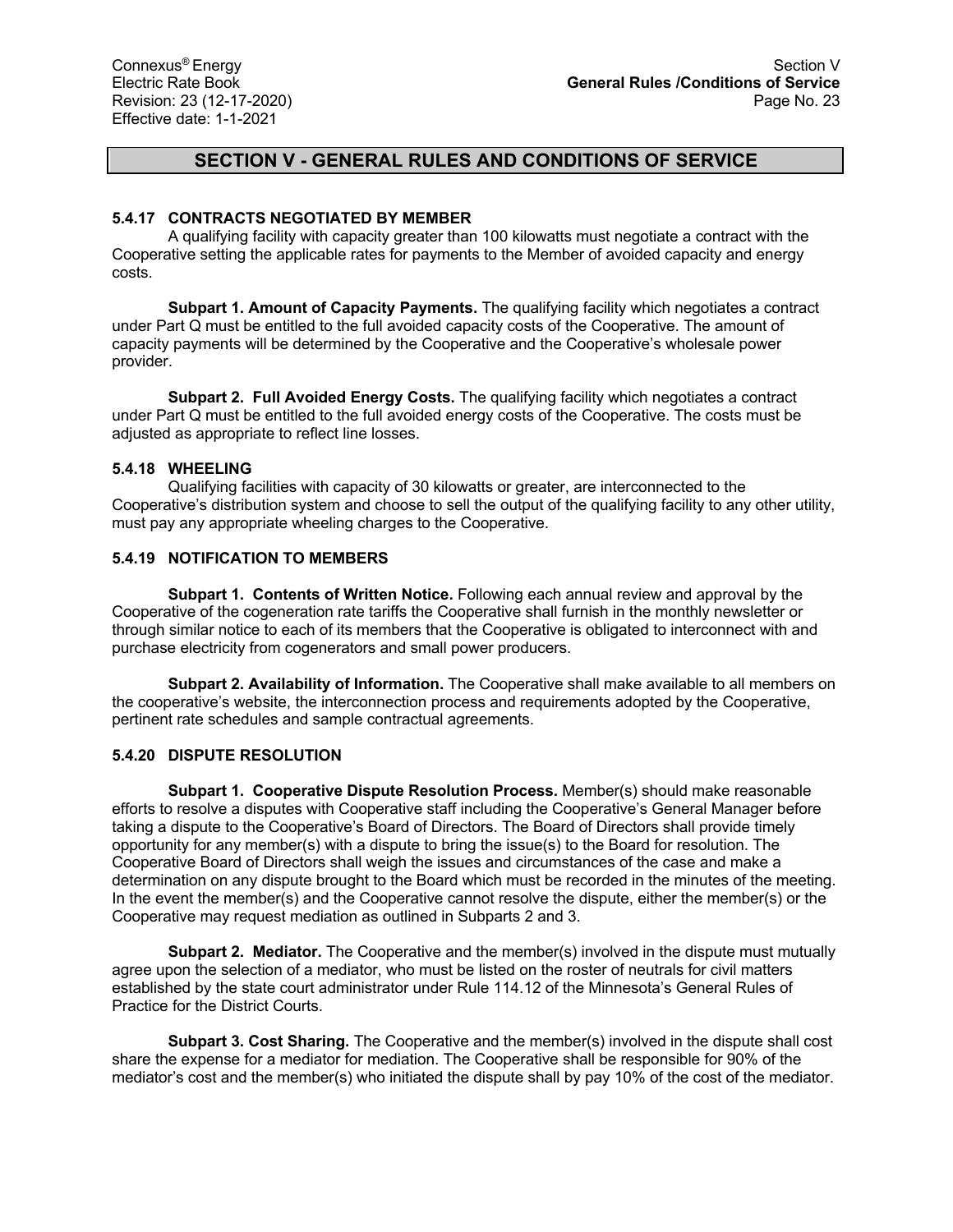## **5.4.21 INTERCONNECTION CONTRACTS**

**Subpart 1. Interconnection Standards.** The Cooperative shall provide the member with a copy of, or electronic link to, the Cooperative's adopted interconnection process and requirements.

**Subpart 2 Existing Contracts.** Any existing interconnection contract executed between the Cooperative and a qualifying facility with capacity of less than 40 kilowatts remains in force until terminated by mutual agreement of the parties or as otherwise specified in the contract. The Cooperative has assumed all dispute responsibilities as listed in existing interconnection contracts. Disputes are resolved through the process in Section T.

**Subpart 3 Renewable Energy Credits; Ownership.** Generators own all renewable energy credits unless other ownership is expressly provided for by a contract between a generator and the Cooperative.

### **5.4.22 UNIFORM AGREEMENT**

The form for uniform agreement shall be used between the Cooperative and a qualifying facility having less than 40 kilowatts of capacity is as shown in Connexus Energy Rate Book Section III – Distributed Generation Rates.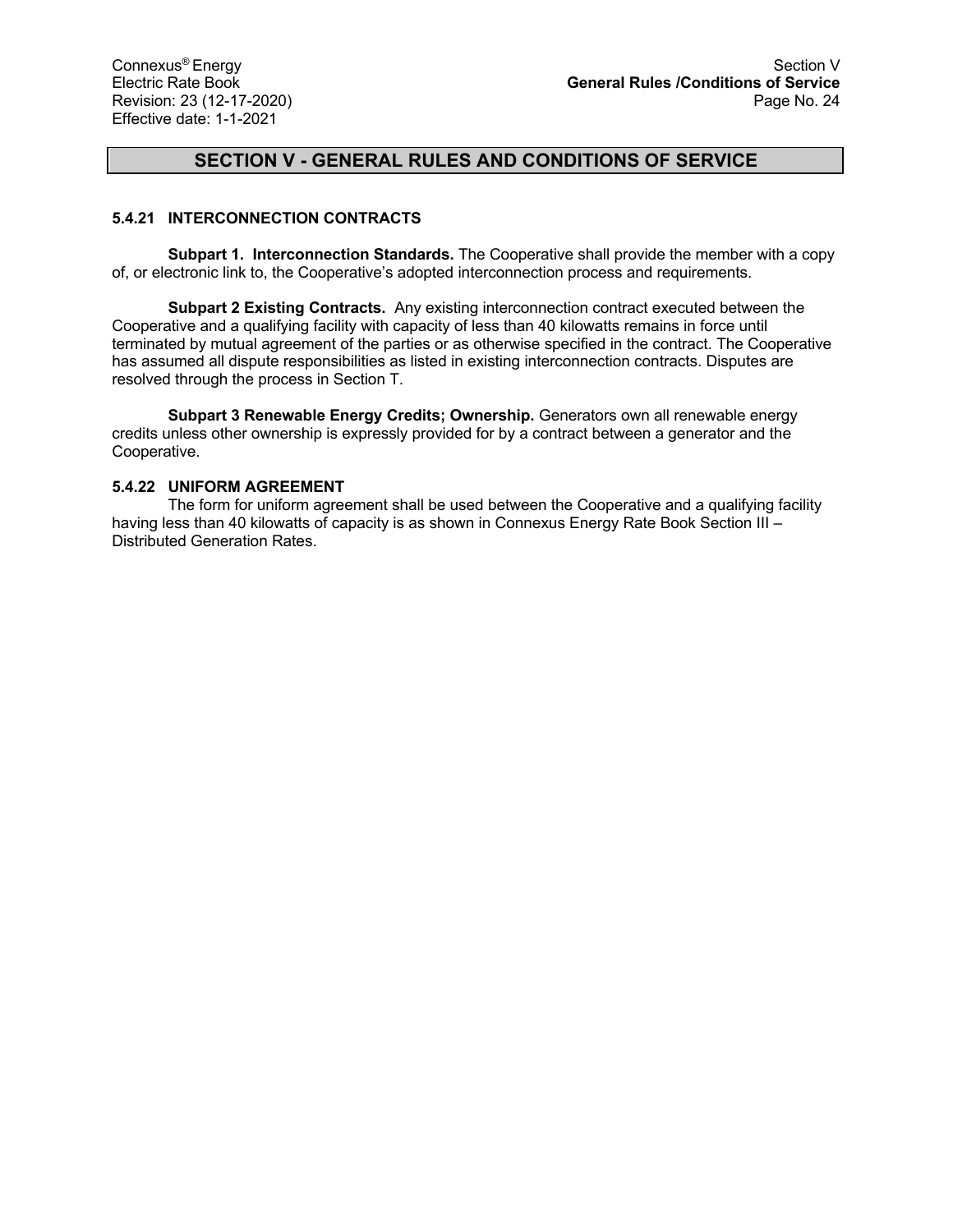## **PART 6 - CURTAILMENT OR INTERRUPTION AND QUALITY OF SERVICE**

**6.1 CONTINUITY OF SERVICE**. The Cooperative will endeavor to but does not guarantee to furnish a continuous supply of electric energy.

The Cooperative shall not be liable for interruptions in service, loss of a phase or phase reversal, or variations in the service characteristics, or any loss or damage of any kind, due to causes or conditions beyond the Cooperative's control. Such causes or conditions shall be deemed to specifically include, but not be limited to the following: act or omissions of members or third parties; operation of safety devices except when such operation is caused by negligence of the Cooperative; absence or an alternative supply of service; excessive harmonics created by member-owned load or devices; failure, malfunction, necessary repairs or inspection of machinery, facilities, or equipment; act of God; war; action of the elements; storm or flood; fire; riot or civil disturbances; or the exercise of authority or regulation by governmental or military authorities.

The member shall be responsible for notifying the Cooperative of interruptions or variations in electric service so that appropriate corrective action can be taken.

The Cooperative reserves the right without previously notifying the member to temporarily interrupt service for construction, repairs, emergency operations, shortages in power supply, safety, and State or National emergencies and shall be under no liability with respect to any such interruption, curtailment, or suspension.

**6.2 REFUSAL OR DISCONTINUANCE OF SERVICE**. With notice, the Cooperative may refuse, discontinue, or curtail electric service for any of the following reasons: failure to pay amounts payable when due; failure to meet the Cooperative's deposit or credit requirements; breach of contract for service; failure to provide Cooperative with reasonable access to its property or equipment; failure to make proper application for service; failure to comply with the other provision of the Cooperative's rates, rules and regulations; when Cooperative is unable to furnish electric service to member because it cannot obtain permits, wiring affidavits, or necessary rights-of-way when necessary to comply with any order or request of any governmental authority having jurisdiction.

Upon such notice as is reasonable under the circumstances, the Cooperative may temporarily discontinue electric service when necessary to make repairs, replacements, or changes in Cooperative's equipment.

Without notice the Cooperative may disconnect service to any member in the event of an unauthorized use of or tampering with the Cooperative's equipment or in the event of a condition determined to be hazardous to the member, to other members of the Cooperative, to the public, or to the Cooperative's employees, equipment, or service.

Any discontinuance of supply will not relieve the member from his/her obligations to the Cooperative.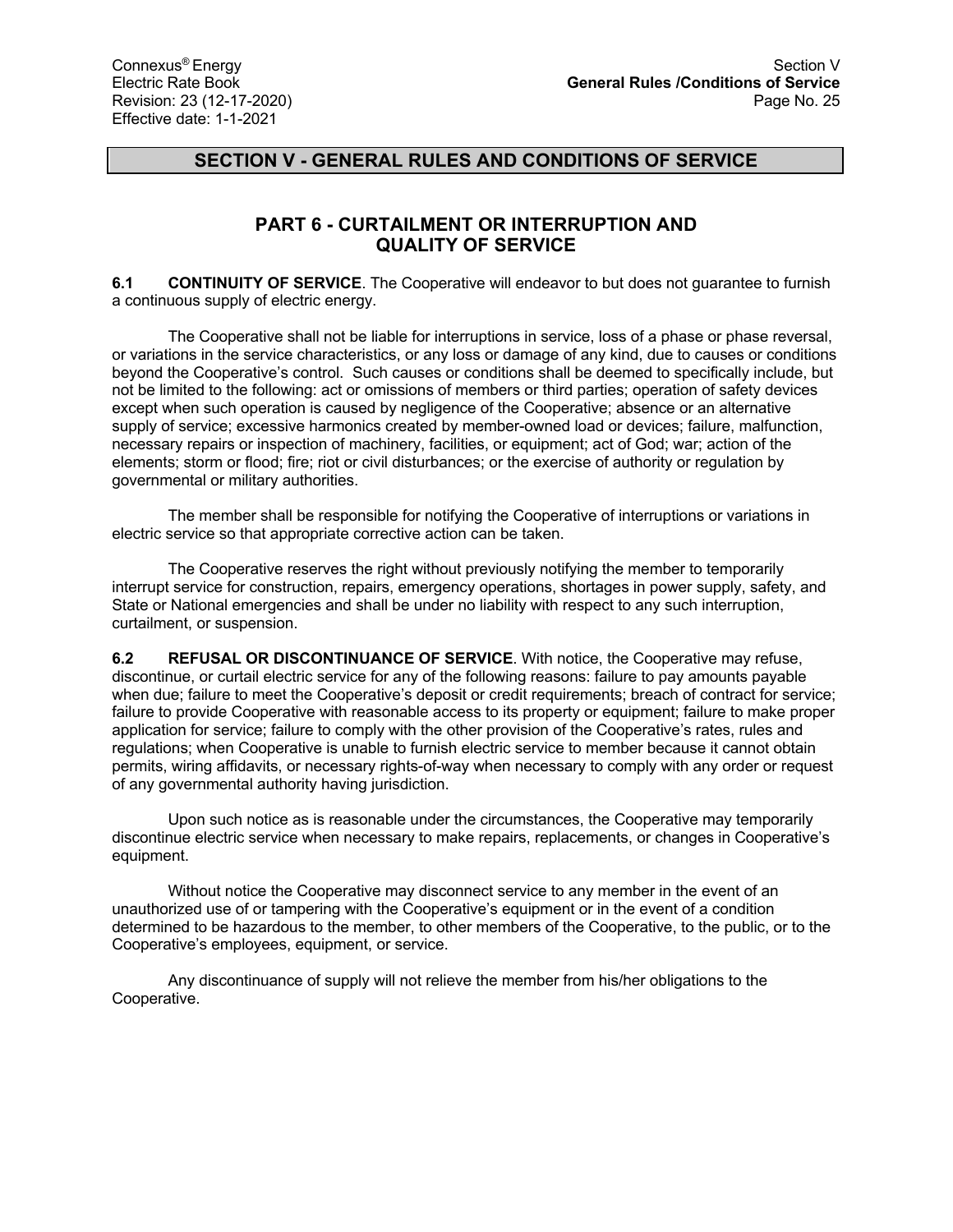**6.3 CURTAILMENT OR INTERRUPTION OF SUPPLY**. Without notice, Cooperative may curtail or interrupt service to any or all of its members when in its judgment such curtailment or interruption will tend to prevent or alleviate a threat to the integrity of its power supply. In such event the judgment of the Cooperative will be deemed conclusive on all parties involved. The selection by the Cooperative of the members to be curtailed or interrupted will also be conclusive on all parties concerned, and the Cooperative will be under no liability for any such curtailment or interruption.

Any curtailment or interruption of supply will not relieve the member from his/her obligations to the Cooperative.

**6.4 SYSTEM DISTURBANCE**. The member shall not use the service in any way that causes a safety hazard, endangers the Cooperative's facilities, or disturbs service to other members. Failure to comply with this provision may result in discontinuance of the member's service.

The member shall install only such motors and other apparatus or appliances as are suitable for operation with the character of the service supplied by the Cooperative. If the member's load or devices result in improper voltage or operation of the member's or the Cooperative's electric system, then the Cooperative may require the member to take corrective action at their own expense.

The member shall be responsible for notifying the Cooperative of any additions to or changes in their equipment which might exceed the capacity of the Cooperative's facilities, or otherwise affect the quality of service.

The member shall install and maintain the necessary devices to protect his/her equipment against service interruptions and other disturbances on the Cooperative's system, as well as the necessary devices to protect the Cooperative's facilities against overload caused by the member's equipment. Characteristics and installation of all such equipment or devices shall meet the approval of the Cooperative.

**6.5 STRAY VOLTAGE**. Neutral-to-earth voltage is an inherent characteristic of all multi-grounded electrical distribution systems. Some members may have special electrical requirements which do not tolerate normal neutral-to-earth voltages.

The Cooperative shall work with its members to identify neutral-to-earth voltages that may exist at abnormally high levels. This investigation will be performed by the Cooperative at no charge to the member.

If the Cooperative determines that our system is contributing to the problem, then the neutral isolator will be installed for no charge. If the member specifically requests a neutral isolator even though the Cooperative has determined that our system is not contributing to the problem, then the member will be charged for the device. See Section IV. - Schedule of Charges.

The Cooperative will own and maintain the isolation device for the life-time of the service.